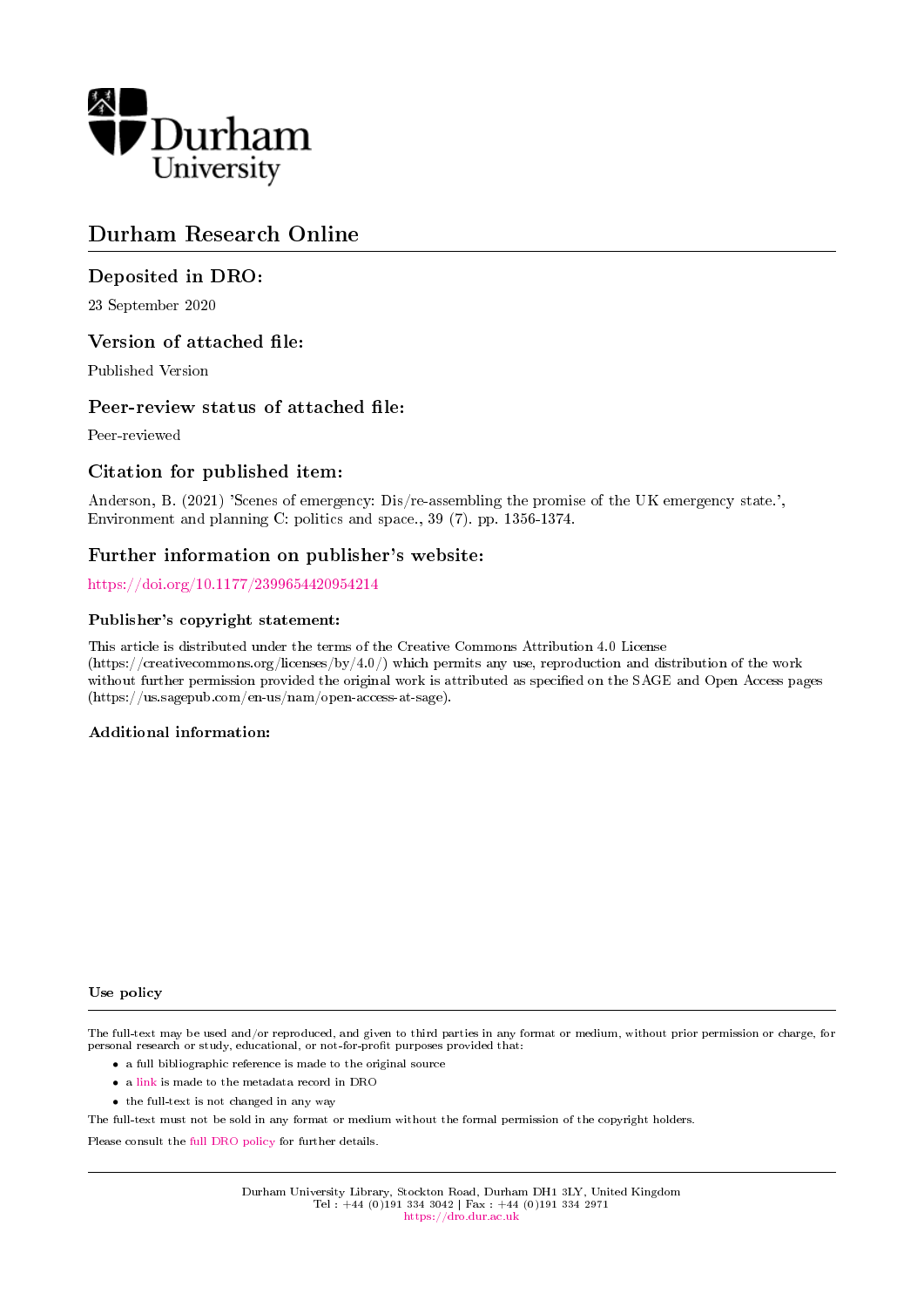# Scenes of emergency: Dis/re-assembling the promise of the UK emergency state



EPC: Politics and Space  $0(0)$  1–19  $\circled{c}$  The Author(s) 2020

Article reuse guidelines: [sagepub.com/journals-permissions](http://uk.sagepub.com/en-gb/journals-permissions) [DOI: 10.1177/2399654420954214](http://dx.doi.org/10.1177/2399654420954214) <journals.sagepub.com/home/epc>



#### Ben Anderson

Department of Geography, Durham University, Durham, UK

#### Abstract

The paper traces the development of UK 'state of emergency' legislation through three 'scenes of emergency': the introduction of the Emergency Powers Act in 1920, a revision to the Act in 1964, and discussion within government departments about possible changes to emergency powers in 1973. Through these scenes, and contra to existing work on the state of emergency as an occasion for the intensification of sovereignty, I show how the introduction of and revision to 'state of emergency' legislation were occasions for a double concern – with the excessiveness of the state, as per Foucault's analysis of liberalism, but also for the excessiveness of events. In 'scenes of emergency' a specific 'state effect' was dis/re-assembled: the promise of the providential state that protected life through control of events. As emergency legislation was subject to deliberation and contestation, other versions of the state surfaced: beginning with the interested, classed, state and the tyrannical state as emergency powers were introduced and ending with the anxious state that loses faith in the efficacy of emergency powers in a world of changing events. As well as arguing that work on governing emergencies should be orientated to 'scenes of emergency' in which that which governs relates to excess, the paper suggests that assemblage approaches to the state should be concerned with dis/re-assembly.

#### Keywords

State, assemblage, emergency, disassembly, state of emergency

## Prologue: November 1973

The last time the UK state proclaimed a State of Emergency was on 13 November 1973 in response to a strike by coal miners and electricity power workers. On introducing the fifth

Corresponding author:

Ben Anderson, Department of Geography, Durham University, Lower Mountjoy, South Road, Durham DH13LE, UK. Email: [ben.anderson@durham.ac.uk](mailto:ben.anderson@durham.ac.uk)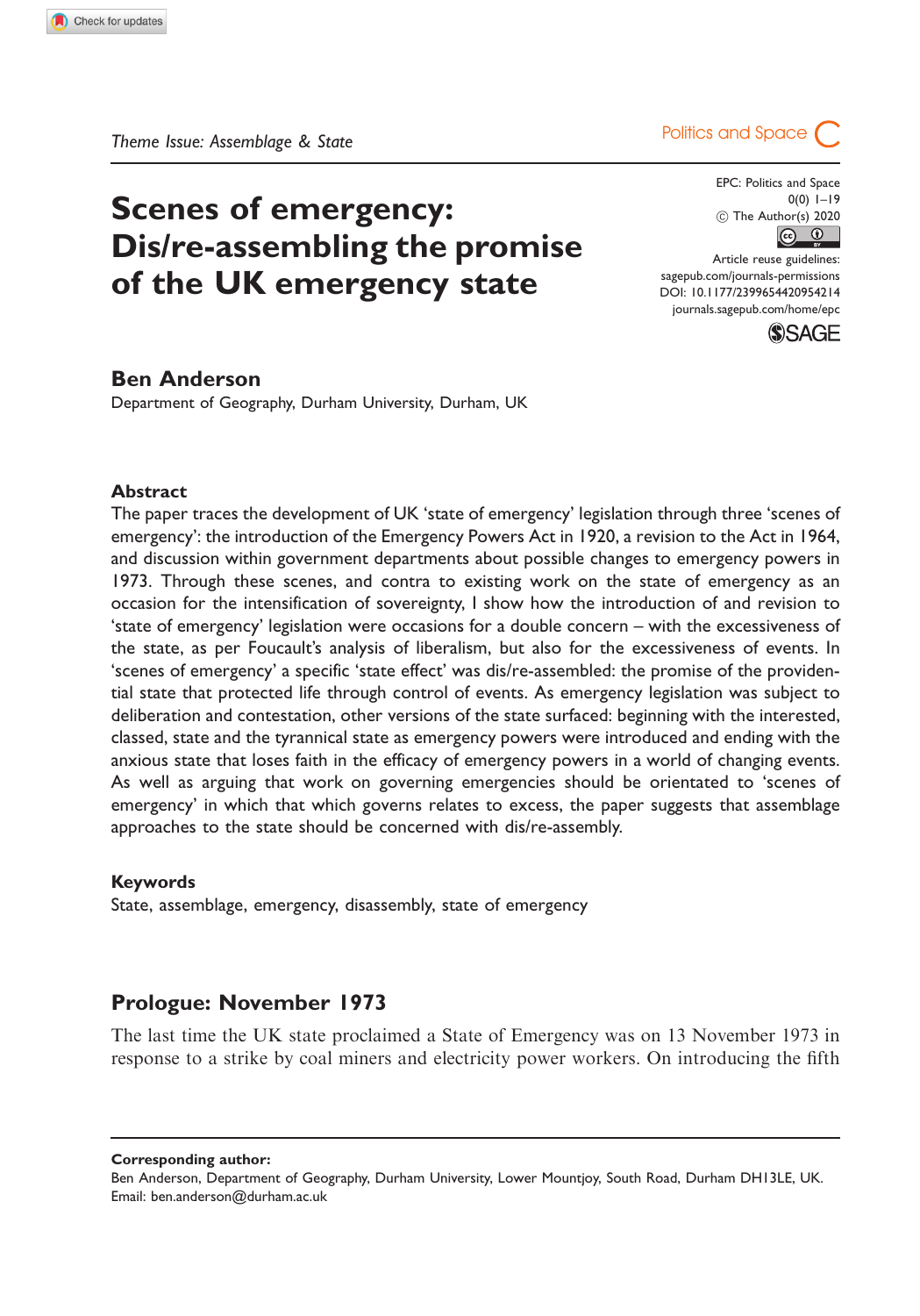time a declaration had been made in three years, the then Secretary of State for the Home Department, Robert Carr, concluded with a wish to end the powers the Government held:

"Finally, I need hardly say that it is the profound wish of the Government, and of the public at large, that these disputes should be speedily and fairly settled, so that the Government can ask for the emergency powers to be revoked. I assure the House that the Government will make as much, but no more, use of these powers as is absolutely necessary to fulfil our primary duty to the people of the country as a whole, and that we shall bring the powers to an end as soon as we believe it is safe to do so."<sup>1</sup>

The use of emergency powers was justified by Carr on the grounds of necessity. The "present situation" authorised the declaration, alongside the assumption that the state had a "duty" to protect the "essentials of life". Declaring an emergency was presented by Carr as a secondary act that happens after the onset of and in the midst of a 'present situation'. Connected to the characterisation of action as "prudent" and "wise"<sup>2</sup> rather than excessive were gestures of reluctance and self-limitation by the Secretary of State. As well as the promise of revoking them "as soon as we believe it is safe to do so", Carr goes on to stress the possibility of the non-use of the various regulations. The message on behalf of the Government read by Lord Windlesham in the House of Lords expressed a similar reluctance: "The use of the powers will be limited, as always, to what the essential public interest requires."<sup>3</sup>

But in a 'present situation' in which the action of a trade union was identified by the Government as the cause of threatened disruption and the use of emergency powers had become normal, the charge from the opposition was that government action was political. Opposition MPs accuse the government of "almost" having, "declared war on the miners"<sup>4</sup> and of being "reprehensibly dishonest" by using the miners' action as a "political alibi in order to prejudice public opinion against them."<sup>5</sup> In response, the Secretary of State returned to his characterisation of the situation:

"There is no doubt in my mind that, because of the situation arising out of industrial action being taken in the coal and electricity industries on top of the uncertainty about oil, we are right to have taken these powers, and right to have taken them now. If the Opposition persist in their charge that there was some sinister political motive for this action, or for its timing, that, I believe is more a commentary on their approach to these matters than on ours, and I am prepared to let the country judge which is the right course to take."<sup>6</sup>

#### Introduction: The emergency state

Emergency declarations such as those issued in 1973 are typically associated with the foreclosure of deliberation, contestation, and other habits and actions taken to be necessary for democratic action (see Scarry, 2011).The claim of necessity by the state – and associated affect of urgency and the presence of an interval for action (Anderson, 2015) – authorises exceptional action. However, the use of 'state of emergency' legislation in 1973 precipitated an intensified scene of contestation. It was precisely the claim of necessity (and the linked claim of disinterest on the part of the state) that the opposition subjected to heated and repeated contestation. The anti-emergency claims by the opposition were various – that a state of emergency was not necessary at that time, that it was not necessary as other action was possible and desirable, and that the government made the declaration for cynical or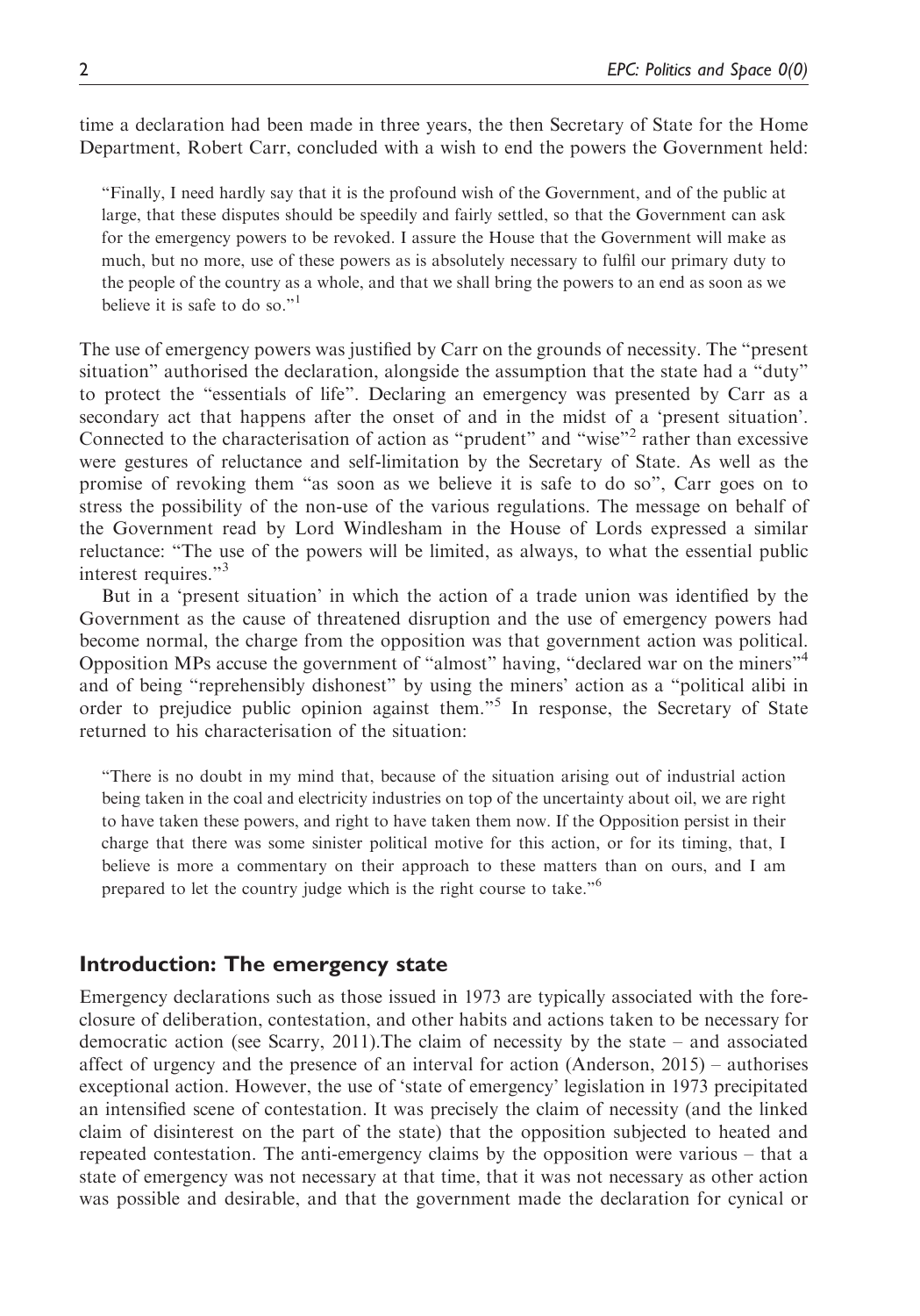interested reasons – but what reoccurred was an attempt to disrupt the status of necessity as the authorising ground for the declaration of an emergency.

In this paper, I describe three scenes across the twentieth century in which UK emergency legislation was subject to deliberation and contestation: the introduction in 1920 of the legislation the 1973 declaration was based upon, an amendment to the original legislation in 1964, and discussion within government throughout 1973 on the need to revise the legislation. Drawing on archival research, the paper tells the hitherto untold story of twentieth century emergency legislation in the UK (although see Agamben (2003: 19) for brief comments). To date, critical work in geography, security studies, and international relations has focused on the contemporary arrangement of emergency governance in the wake of the war on terror, placing the UK in the context of changes in how events and conditions are governed in a turbulent world (see Amin, 2013; O'Grady, 2018; Zebrowski, 2015). Complementing this work, I focus on the emergency legislation that pre-dated the current 2004 Civil Contingencies Act (on which see Anderson and Adey, 2012). By staying with the contestation that surrounded emergency legislation during the twentieth century, I show that actual or imagined emergencies were problematic for the UK state: occasions where the state reasserted a key promise – to protect life and act neutrally – and occasions where that promise became fragile. As the state reasserted the promise that it would respond effectively and neutrally, other versions of the state proliferated. In the above scene, imaginative 'stateeffects' (after Mitchell 1991) surface through competing emergency and anti-emergency claims: the prudent state, the provocative state, the cynical state, etc.

In addition to telling the story of emergency legislation in the UK and showing how scenes of emergency serve as occasions for particular forms of contestation rather than only the intensification of sovereign power, I explore what the state is and becomes in relation to emergency. I do so in order to supplement emerging assemblage related approaches to the state by advocating a focus on scenes that confound lines between disassembly and reassembly. Current work on the state in the wake of Feminist and poststructural approaches attempts to show how the effect of the state – the affective-imaginative and material appearance of the state as a unitary actor separate from society – is achieved through a host of mundane practices (e.g. Coleman and Stuesse, 2016; McConnell, 2009; Painter, 2006). As Desbians et al. (2004: 242) put it: "the state is not a unitary object but is, rather, a set of practices enacted through relationships between people, places, and institutions". The mistake is presuming what Mitchell (1991: 78) calls the "coherence, unity and absolute autonomy" of the state (see also Painter, 2006). As with many other research objects in contemporary human geography, the task of analysis becomes to describe and thus reveal the multiplicity and contingency of a seemingly unitary object. The hope of this approach is that revealing contingency weakens the unitary object, and opens up the possibility of change. This leads to a problem, though: how to account for the affective, material and imaginative presence of the state as a unitary actor? The problem haunts Mitchell's (1991) vocabulary in his influential paper on state effects. After Foucault, he describes 'the state' as an "almost transcendental entity" (Mitchell, 1991: 94, emphasis added), a "practical yet ghost-like effect" (91), and focuses on how a line is drawn "internally" within a "network of institutional mechanisms" (78) to produce the "apparent autonomy of the state as a freestanding entity" (91). The same problem surfaces across recent work that develops from Mitchell. The state, as Woodward (2014: 23) describes it, "arises like a tune in one's head that can be neither shaken nor identified". It is in relation to this problem of unity in the midst of contingency that assemblage-related approaches have offered a solution. They provide a conceptual vocabulary and a disposition or ethos which emphasises the gathering together of disparate parts in "open wholes" (DeLanda, 2016). By describing processes of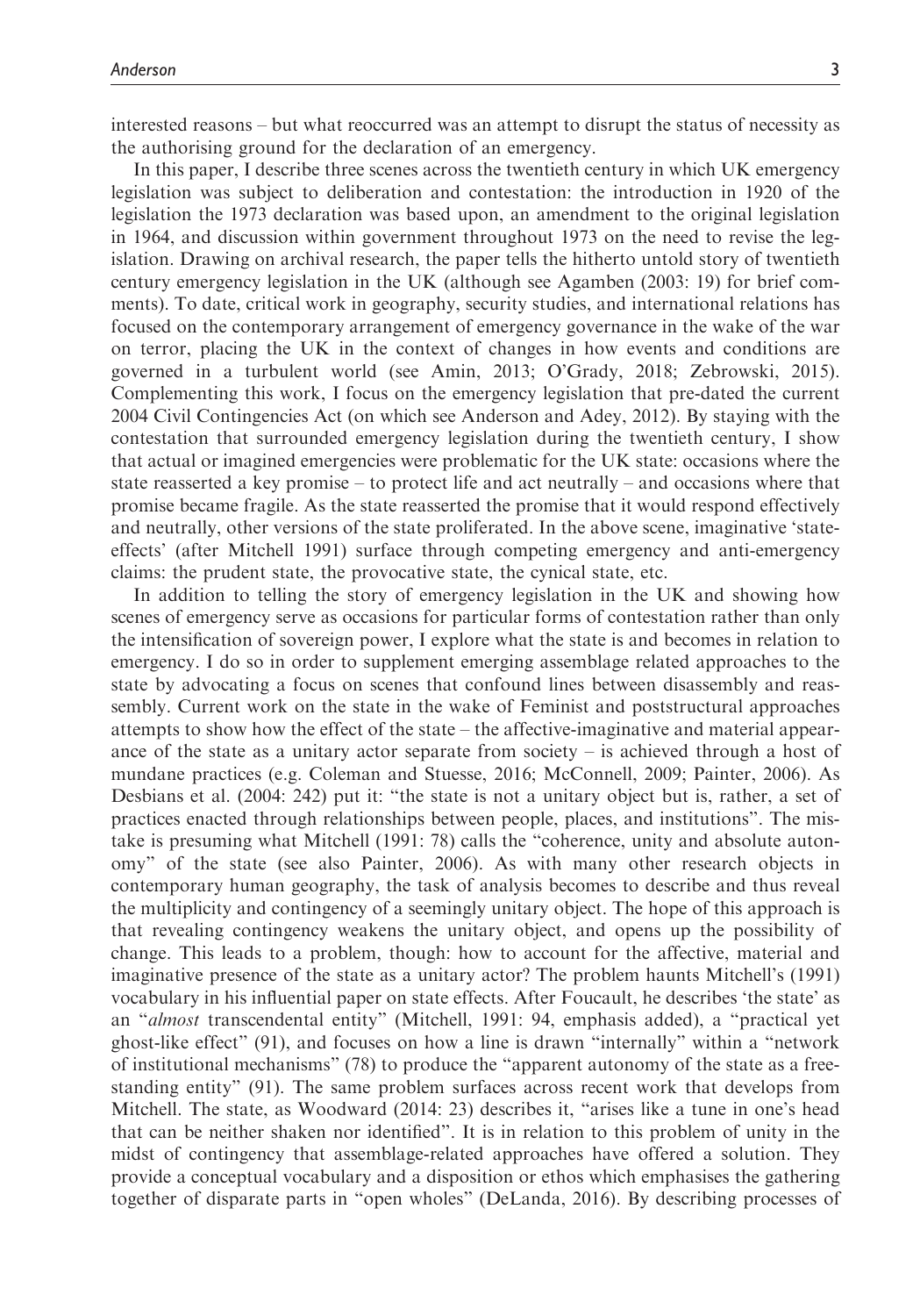assembly, rather than formed assemblages, they also avoid any presumptions about form (so avoiding treating the state as a unitary *whole*). The paper begins from this approach, but develops it by arguing that assemblage related approaches need to be supplemented by a focus on specific occasions in which processes of assembly and dis– and re- assembly blur and become indeterminate. 'Scenes of emergency' are one such occasion in which 'the state' is simultaneously being disassembled and reassembled as the excess of events is made present.

These arguments develop across four sections. The first section supplements recent work on 'governing through emergency' with assemblage-based approaches to the state, by arguing that understanding the liberal emergency state requires staying with how it encounters and relates to the excess of events. This leads to an emphasis on processes of dis/re- assembly in 'scenes of emergency'. The rest of the paper traces how the promise of the state was (dis/ re)assembled in 1920, 1964, and 1973. By staying with the emergency and anti-emergency claims that animate the three scenes, I argue that emergency legislation becomes an occasion for the surfacing of anxieties about the authoritarian state and then the unprepared state as the liberal concern with the excessiveness of the state mixes with concern for the excessiveness of events. The paper concludes by setting out the implications of the orientation to 'scenes of emergency' for understanding the emergency state, and articulating the contribution of a focus on dis/re-assembly to existing research on the (de)formation of the state.

#### Section 1: Forms of emergency

Recent research has documented the role of emergencies, disasters and other disruptive events to the emergence, endurance and intensification of the modern 'state effect' (Mitchell, 1991): the state as a "totalising totality" (see Ophir, 2007). The affective/ imaginative-material effect of the state as a powerful, unified, totality – or what Ophir (2007: no pagination) calls "an imaginary singular person and an imaginary integrated totality" – is in part enacted through the state's promised control over the occurrence of ordinary and catastrophic events within a territory.

For Ophir, the emergence of this modern 'state effect' is shared by both of the chronologically and formally distinct state apparatuses through which states govern emergencies: the 'catastrophic state' that threatens harm and the 'providential state' that promises protection. Both state apparatuses – and Ophir uses the term state apparatuses and state formations interchangeably – 'tend towards' emergency, in the sense of being orientated towards an external event or situation. However, for Ophir, the providential emergency state and the catastrophic emergency state differ *formally* in their relation with life and death:

"The catastrophic state governs an already abandoned population; the body and living conditions of any individual or of many at once may be hurt, damaged, or destroyed altogether without changing anything in the state's modus operandi. The providential state governs — or may sometimes simply reach without governing—people whose right to live, sometimes even to live well, it has recognized ..."

(Ophir, 2007: no pagination)

Ophir argues that although there is a chronological difference between the two apparatuses, they have now fused in the midst of the extension of the 'war on terror'. Nevertheless, in distinction from Agamben (2003), Ophir stresses the formal distinction between care and destruction as relations with life. The coexistence and entanglement of providential and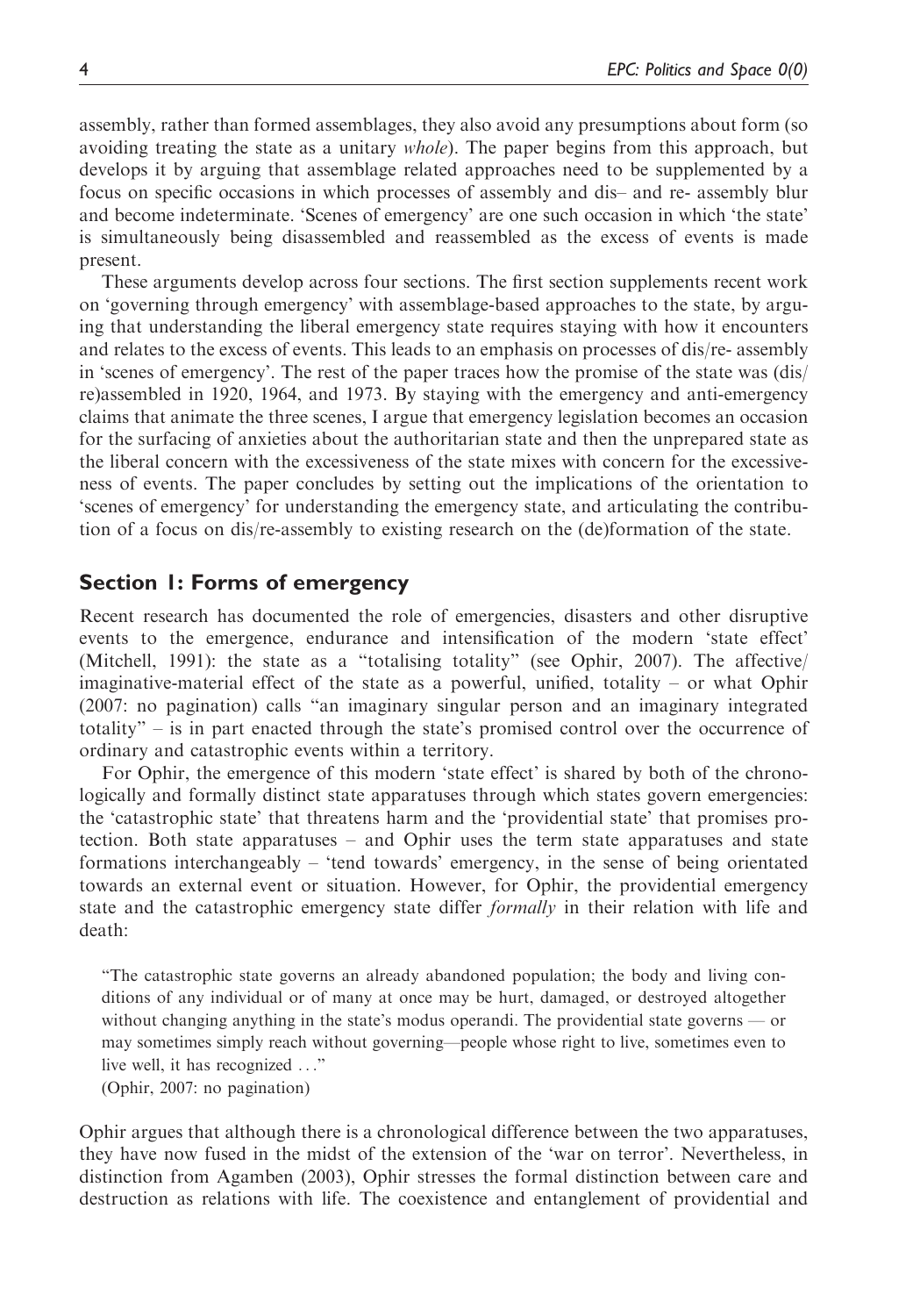catastrophic relations in particular apparatuses is, for Ophir contra Agamben, a contingent matter. What is shared across those relations with life is, though, that the 'state' emerges through its relation with emergencies and the harm, damage, loss and so on that emergencies threaten. By offering a formal distinction, Ophir pushes us to understand the different ways in which a 'state effect', in Mitchell's (1991) terms, emerges as states governs (through anticipation, response, recovery, and other practices and logics) events or situations that threaten it. For the providential state organised around the ideal and promise of absolute control to achieve absolute prevention, for example, emergencies become an occasion where, as Ophir (2007: no pagination) puts it, "the gap between this perfect potentiality [of the providential state] and the impaired and partial reality is exposed". Typically, this 'exposure' of a gap through formalised practices such as public inquiries or via demands by affected publics leads to practices that aim to improve the state's capacities to predict and respond. The assumption being that the state is the kind of actor that *could* and *should* offer protection and control events (notwithstanding that this expectation and promise is unevenly attached to by different publics, including racialised groups who live in disastrous proximity to the workings of the catastrophic state that brings violence; Grove, 2014; Wakefield and Braun 2014).

Ophir's work is important because it reminds us how central events and responses to them have been to the reproduction of the modern 'state effect', although we might also remember how emergencies can be occasions for the refusal, contestation or breakdown of that effect (after Schmidt, 2018, on the 'refusal' of state-effects). However, an important consequence of Ophir's formalism is that he does not focus on how exactly emergencies pose problems for particular states. We can extend Ophir's work by focusing on how emergencies can be troubling occasions for any liberal state which, even after the contracting of the material actuality and promise of the state through neoliberalism, promises protection to a population (on the relations of 'failed states' to emergency see Duffield, 2007).States govern events or situations as emergencies because, in some way, they threaten harm, loss, damage or suffering to 'something' the state values and recognises (whether that 'something' be an infrastructure, people, living beings, or an atmosphere of control and continuity). The claim by the state is that harm and damage is happening and/or is imminent, but an 'interval' (Anderson, 2015) of time remains for action. Nevertheless, in an emergency something that appears to be outside of the state, some kind of excess, disrupts and threatens to break and end its capacities to act and secure life.

The trouble that emergencies pose for and to the state has not been central to existing critical work on emergencies which, after Agamben (2003), has in the main focused on emergencies as occasions for the intensification of sovereign power. Staying with the trouble that emergencies pose requires that we shift from a formal analysis of specific relations with life to how 'the state' *takes form* in relation to emergencies – where 'the state' is at once a material, imaginative, and affective formation. Recent work on the assembling of specific ways of governing in, through and by emergency demonstrates the specific forms through which 'state effects' are achieved in relation to events (e.g. Adey, 2016; Fredriksen, 2014; Grove, 2014; O'Grady, 2018). As such, assemblage influenced approaches to the state in and through emergency shift analysis from an Agamben informed concern with the relation with life to the ensemble of elements (including relations with life) that are held together for emergencies to be governed.

The emergency state might, then, exist as a similar kind of object of analysis to any other seemingly coherent 'thing' that assemblage as concept or ethos has been applied to. The orientation is to assembly; the situated, provisional, processes through which an 'open whole' comes to form (e.g. Dittmer, 2017; Müller, 2015; Squire, 2015). However, returning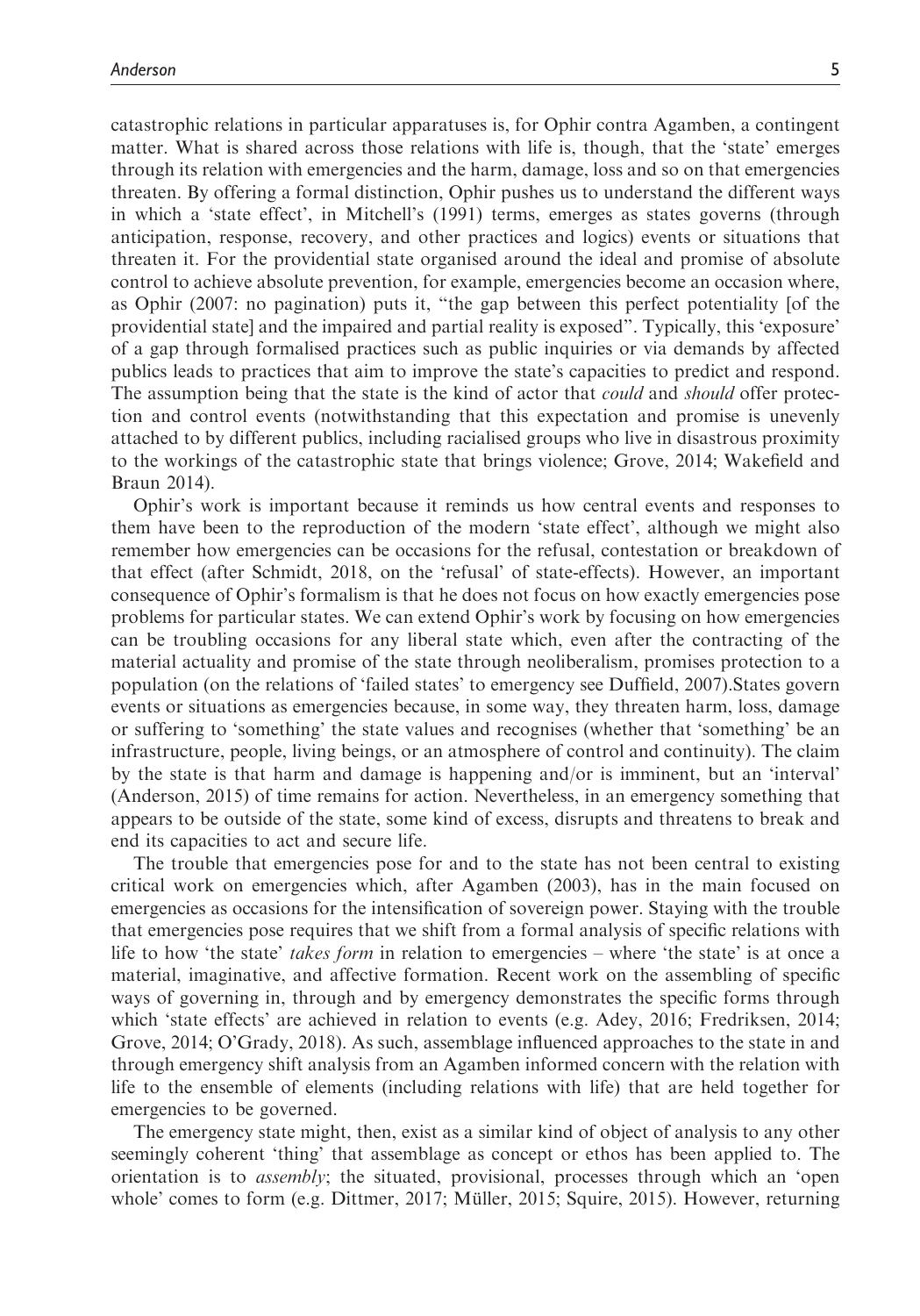to and staying with the problem that emergencies pose to the state might interrupt this now almost habitual gesture of understanding anything and everything that appears to be coherent in terms of ongoing processes of assembly. Whether actual or anticipated, emergencies are occasions where things fall apart, or potentially fall apart. What falls apart varies, it may be people's lives or a fantasy of the state's omnipotence, a plan that is rendered unworkable or an existing piece of legislation that becomes out of date, but in all cases something may end or change as the state relates to *excess*. By which I mean that in an emergency or in anticipation of emergency some kind of excess that does not fit with a current arrangement becomes a problem for the state and exerts a material and/or imaginative and/or affective force (see O'Grady (2019) on elemental forces as one form of excess). Excess is present affectively at the event of an accident, for example, in the confusion and disorientation of responders as they attempt to make sense. It may be present in the halting words, pauses and recollections that make up testimony at an inquiry as what happened is retrospectively pieced together. Excess also happens as politicians justify a new piece of emergency legislation in parliament on the basis that existing legislation is no longer appropriate for today's complex world, or in a control room as staff work collaboratively to work out what, if anything, is happening.

The emphasis on the problem that the excess of events poses to the state as it attempts to govern emergencies shifts attention in assemblage related work to the complex entanglements between assembly and processes of dis/re - assembly. Emergency states are constantly being disassembled but also reassembled in relation to excess. Despite the emphasis on the provisionality and precariousness of assemblages which follows from the orientation to agencement and the emphasis on assemblages as 'open wholes', processes of de/re assembly have received less attention in assemblage related work on emergency and elsewhere. Notwithstanding the importance of de/re-coding and de/re-territorialization to Deleuzian versions of assemblage theory (see DeLanda, 2016; Dewsbury, 2011), the emphasis has been on the non-linear emergence and composition of assemblages.<sup>7</sup> By contrast, what I am calling 'scenes of emergency' involve actual and/or possible disassembly as the excess of events overwhelms, ends, disrupts, intrudes, questions, or otherwise acts. As used here, disassembly is an umbrella term for processes of removing, ending, subtracting, fraying etc in which previously assembled and stable parts, and/or relations between parts, are changing in ways that may shift assemblages between states. Consequently, processes of disassembly may result in something seemingly formed falling or coming apart. By 'scenes of emergency' I mean any occasion where states have proximity to the problem of excess and therefore disassembly may happen: testimony in an inquiry, debate during parliament, discussion between government departments, exercises that enact response, as well as the space-times where incidents and accidents happen. More precisely, a scene of emergency is future orientated - including when past events are made present (e.g. in an inquiry) or a current event is happening (e.g. as an event is unfolding). They involve anticipatory practices and statements which make futures present in a manner that enables the excess of events to be made actionable. In public inquiries, car crashes, planning meetings and other 'scenes of emergency', the state encounters events and those events shift between different 'modes of eventfulness' (Berlant, 2011) – from threatening catastrophes to recognised occurrences, from vague worry to looming threat, from stable situation to outbreaks, to name but some modes.

However, the state is not only being disassembled in 'scenes of emergency'. It is also being reassembled – in the sense that parts and/or relations are reconnected in a bid to enable the continuity and continuation of phenomena. By which I mean that some aspect of the state the credibility of a promise, for example – is on a threshold. It is in-between falling apart and ending and being preserved or remade and continuing. By invoking the spatio-temporal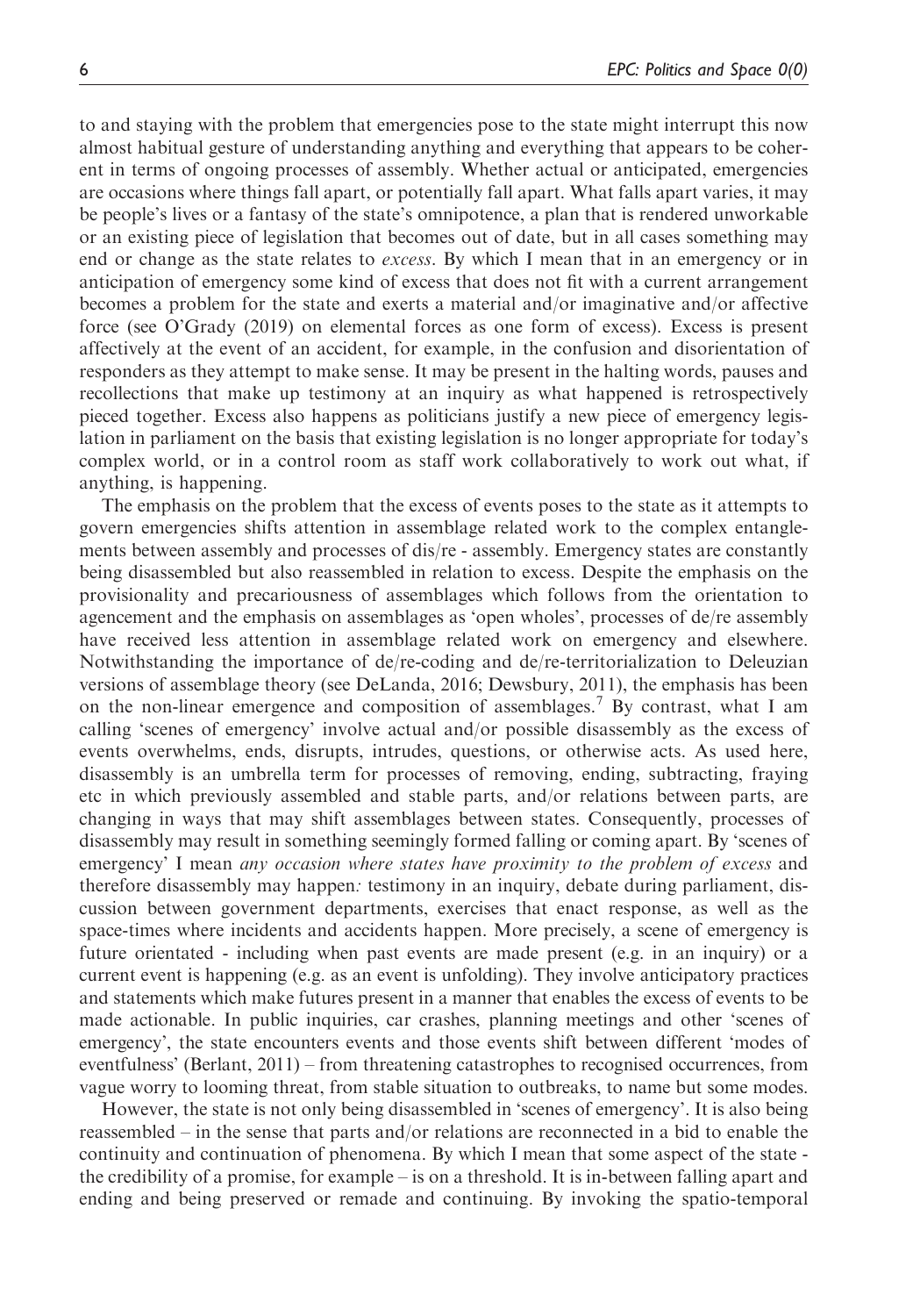image of a threshold, I am trying to attune to an in-between state where change is happening but the outcome is uncertain and an assemblage has not-yet qualitatively shifted. In this threshold, processes of dis and reassembly combine to produce emergency states. Importantly, disassembly and reassembly vary across the state's material, imaginative and affective dimensions, not necessarily happening across all three simultaneously. It might be, for example, that the emergency state persists as a more or less coherent material formation with an imaginative unity, but the cluster of promises that envelop it may 'fall or come apart' and have to be remade. Consider, for example, a public inquiry into the response to an event as a scene in which the state's promise to respond frays and falls apart, as the event is made present again and structural and situational failures are revealed amid anger, recrimination and other affects of loss and injustice. The state as material actor persists, but its promise is lost, even if momentarily, and even allowing for the already unevenly distributed attachment to the state's promises. Of course, an inquiry is also a scene of optimism in which that promise can be repaired – that failures can be identified and the state can improve its response. 'Scenes of emergency' are also, therefore, occasions where aspects of the emergency state may be reassembled. Of course, in some 'scenes of emergency' the state may 'fall or come apart' as a material actor, as well as affective-imaginative formation, and not be reassembled. Tracking the becoming-event of the 2018 hurricanes in Puerto Rico, Bonilla (2020), for example, follows how people's attachment to the state gradually waned as the emergency state failed to materialise in an extended interval of emergency. As people waited, harm intensified, and the state failed to respond, what fell apart and was lost was both the state as a material formation *and* as a cluster of promises that people attached to.

My focus in this paper is on 'scenes of emergency' in which the *promise* of the providential state that protects from emergencies is disassembled and reassembled.<sup>8</sup> By which I mean that what is at stake is the existence and legitimacy of the state's claim that it both *can* and will protect the population. The promise involves both the state's will to act – that the state is neutral and wishes to act to protect – and its capacity to act – that the state has the potential to respond. 'Scenes of emergency' vary. The scenes in this paper are all of a specific type: discussion in parliament and between government departments surrounding the need for emergency legislation. Excess is not materially present in these scenes. There are no dead bodies or raging fires. Rather, the excess of events is imaginatively and affectively present through verbal and written statements about future events and future states. The excess of events is present through practices which create future presents of damage and destruction that challenge the credibility of the promise of the neutral and/or capable state. These are not, let me stress, scenes in which 'the state' as a material actor falls apart, particularly given the constitutional role of parliamentary critique and scrutiny and ubiquity of intra and inter department discussion and deliberation (see Neal,  $2019$ ).<sup>9</sup> On the contrary, parliamentary discussion and intra-departmental deliberation are key state practices through which the UK state in a representational democracy persists. Indeed, the UK state is assembled through ongoing acts of proposition, justification, contestation, and deliberation in relation to future presents. What makes them 'scenes of emergency' is that even as the state is being assembled the cluster of promises that surround the state are at risk of 'falling or coming apart'.

I draw on two main archival sources to describe the 1920, 1964 and 1973 scenes, based on a year of archival work on UK emergency legislation and planning.<sup>10</sup> First, Hansard records were used to analyse parliamentary debates in 1920, 1964, and 2004 as emergency planning legislation was introduced or amended, as well as each of the twelve times an emergency was declared in the twentieth century under the (amended in 1964) 1920 Emergency Powers Act.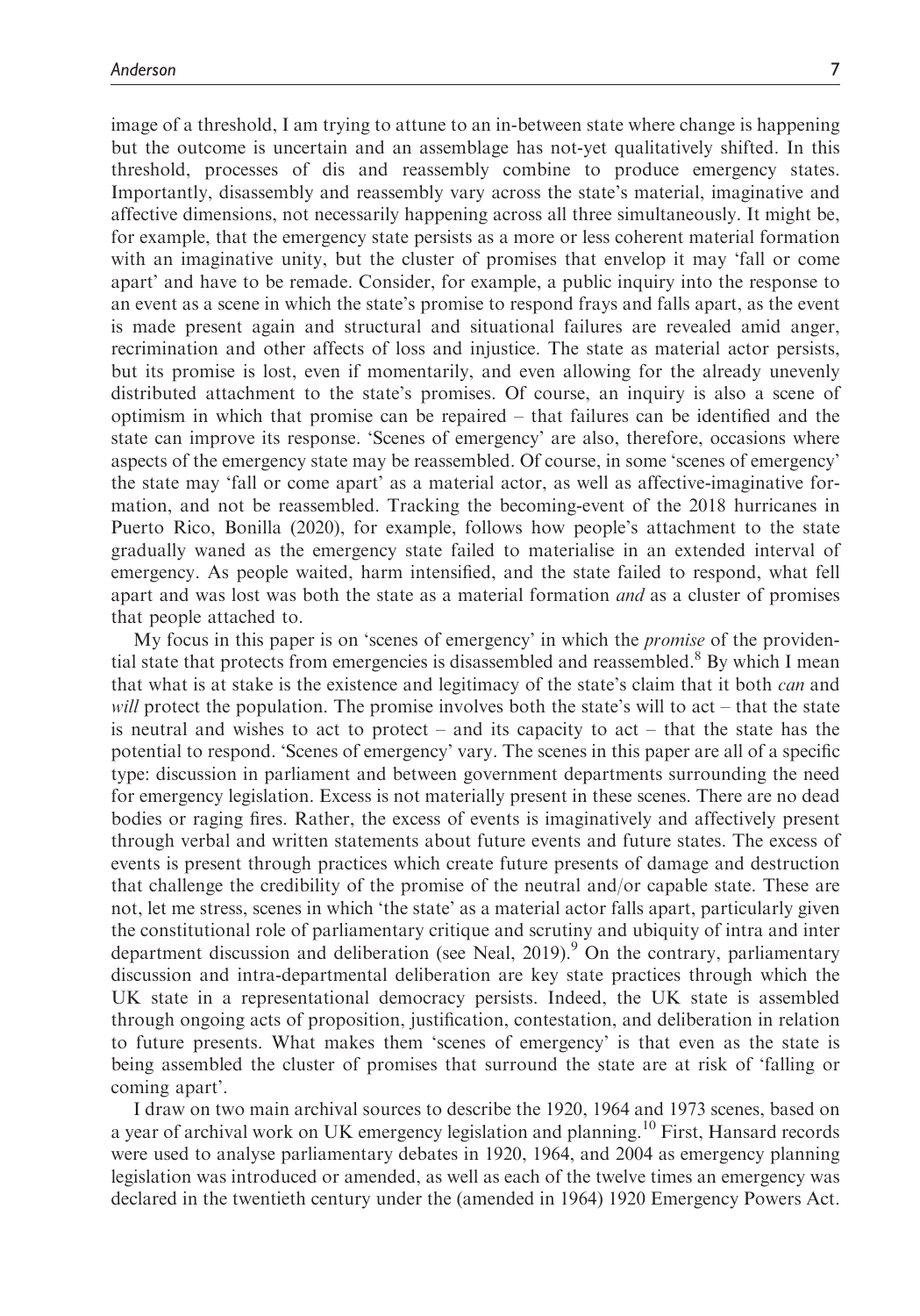All parliamentary speech surrounding the introduction of or changes to legislation over the 20th century was gathered. Analysis focused on how legislation and the use of legislation was justified by governments and the range of responses to legislation by other parties and parliamentarians. Second, material was gathered from the UK National Archives on how central government organised in relation to and planned for emergencies over the same period of time, with particular emphasis on material related to the government departments which have held central responsibility for emergencies, principally the Home Office (including the Emergency Planning Unit and Home Office Emergencies Organisation) and the Cabinet Office (including the Civil Contingencies Unit from 1972 onwards).<sup>11</sup> The National Archive material was used to track changing institutional arrangements for governing emergencies, justifications for changes, and deliberations around possible changes. The first scene returns us to the introduction of emergency powers in the UK.

#### Section 2: Scenes of emergency

The 1920 Emergency Powers Act is typical of the advent of Emergency Powers across liberal democratic regimes in Europe and the United States in the interwar years. Emerging from the delegations of emergency economic authority to the executive during World War 1 and building on the 19th century use of emergency authority by elites to end labour and socialist unrest that supposedly threatened civil insurrection (Mitchell, 2011; Scheuerman, 2000), the Powers are explicitly orientated to trade unions and the activity and situation of strikes (and thus separate from military conflict or armed rebellion). Unlike the 1914 Defence of the Realm Act, the 1920 Act granted powers over economy and life during emergencies not limited to war.

The state of emergency is a technique that, at least as presented, aims to resolve the problem of what happens when the state assumes a duty to maintain life but is faced by situations that threaten serious disruption but are also unique. Put differently, the state of emergency as legal-political technique is one way of recognising and incorporating the excess of events into the purview of the state. Declarations of emergency by the sovereign were authorised by a particular kind of event:

"Her Majesty may by proclamation declare that a state of emergency exists if at any time it appears to Her that any action has been taken or is immediately threatened by any persons or body of persons of such a nature and on so extensive a scale as to be calculated, by interfering with the supply and distribution of food, water, fuel, or light, or with the means of locomotion, to deprive the community, or any substantial portion of the community, of the essentials of life." (Emergency Powers Act, 1920)

As with all state of exception legislation, the Act is simultaneously a recognition of law's (and the state's) limit and an attempt to encompass the exception that threatens harm or damage within law (and the state) (Agamben, 2003). The effect of the legislation is to reproduce the state-effect Ophir (2007) associates with emergency: the state as a total entity with the capacity to act. However, parliament is also a scene for the accusation that the powers are excessive and the disassembly of the promise of the state as neutral, disinterested, party. Introduced in the midst of industrial tensions and implicitly referring to trade unions ('any persons or body of persons") (on which see Keith and Hennessy, 1983), the credibility of the promise of the neutral state is challenged through a set of antiemergency statements and claims by opposition politicians.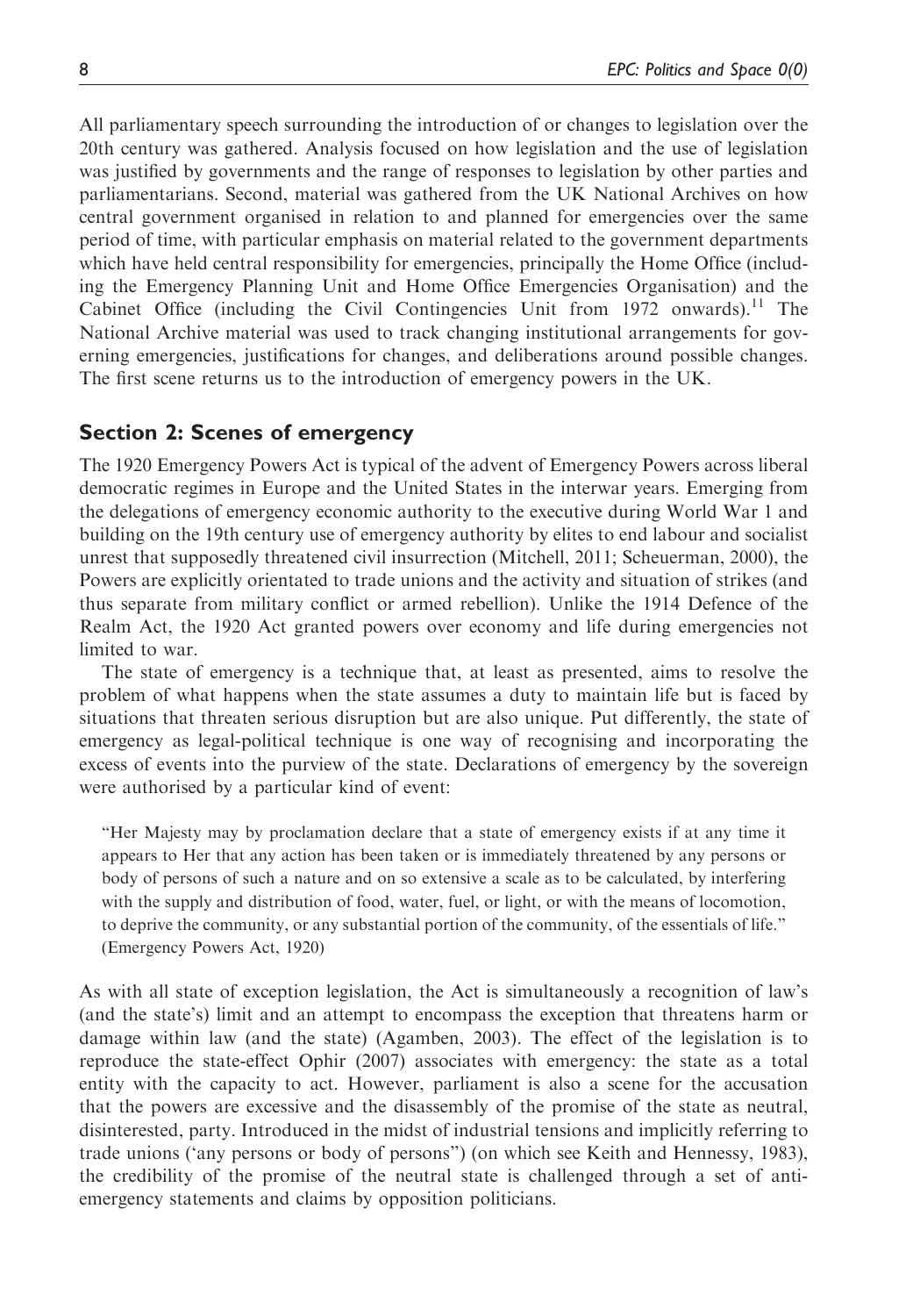#### Scene 1: 22 October 1920

On first reading of the Bill, H.H. Asquith – then leader of the opposition Liberal Party – argued that it was unnecessary in the absence of an emergency:

"The Government have in their possession all the powers that are needed for any risks or dangers which at present confront us. That being the case, surely the elementary dictates of political prudence, not to say statesmanship, indicate that it would be better, for the time being, to rely upon those powers, and not at a most inopportune time, to pass permanent legislation of the kind contemplated by this Bill. It is not a matter of urgency at all. There is no emergency which calls at this moment for legislative action."<sup>12</sup>

The anti-emergency claim by Asquith was threefold: that there was no emergency, that the state already possessed all the powers it may need, and that it was an "inopportune time" given the turbulent post war public mood. Consequently, for the opposition, the Bill was a "provocation" that was "calculated to arouse the suspicions of the working class" in midst of the "crisis in the mining industry."<sup>13</sup> One MP accuses the Government of not taking into account the "psychology of the situation" and warns that "there will be created an atmosphere outside this House which will be distinctly harmful to the progress of friendly negotiations."14 Another MP cautions in similar terms of the consequences for the present dispute of a "mood of suspicion" amongst "men who do believe this is an attack on trade unionism."<sup>15</sup>

Emergency powers were not only dangerous for the extra-legal effects that the passage of a Bill might have had in the midst of a tense atmosphere, though. In later discussions in the House of Commons, other MPs claimed they were also dangerous for how they fundamentally reshape the balance of forces within society. Some MPs accused the state of other, hidden motives: notably a class politics that aimed to crush the power of the labour movement. It is worth quoting at length one objection, as it folds into the scene of emergency past events by charging the Government with a "cunningly veiled attack" on the trade unions.

"In 1911 there was not only a railway strike, but practically half the dockers were on strike. The whole port of Liverpool was closed. There were ironclads in the river. There were tremendous riots and disorder. There was no suggestion that this kind of legislation was necessary. In 1912 the whole of the mines of the country were stopped for between six and seven weeks, and it was never suggested by even the most reactionary that legislation of this kind was necessary. Let anybody go into these particular conditions, and he is bound to see that this is not an open but a cunningly veiled attack upon the powers now-possessed by trade unions, and that the Title of the Bill should rather be "a Bill to revoke the whole of the Statutes since 1824 conferring legal powers upon trade unions."16

Something of the then present atmosphere of heightened tensions, as well as affectively imbued memories of past conflicts, became part of the scene in parliament. By invoking a series of past situations that did not necessitate the introduction or use of special powers, the Emergency Powers Bill is enacted as an instrument of class politics and the state becomes a cunning, duplicitous actor.

The introduction of legislation becomes a scene in which the promise of the disinterested state is disassembled as other claims are made: the state as a classed, interested, actor with a threatening capacity to reorder society. There is, though, a second version of the state that emerges in the wake of the disassembly of a promise: an anxiety about the becoming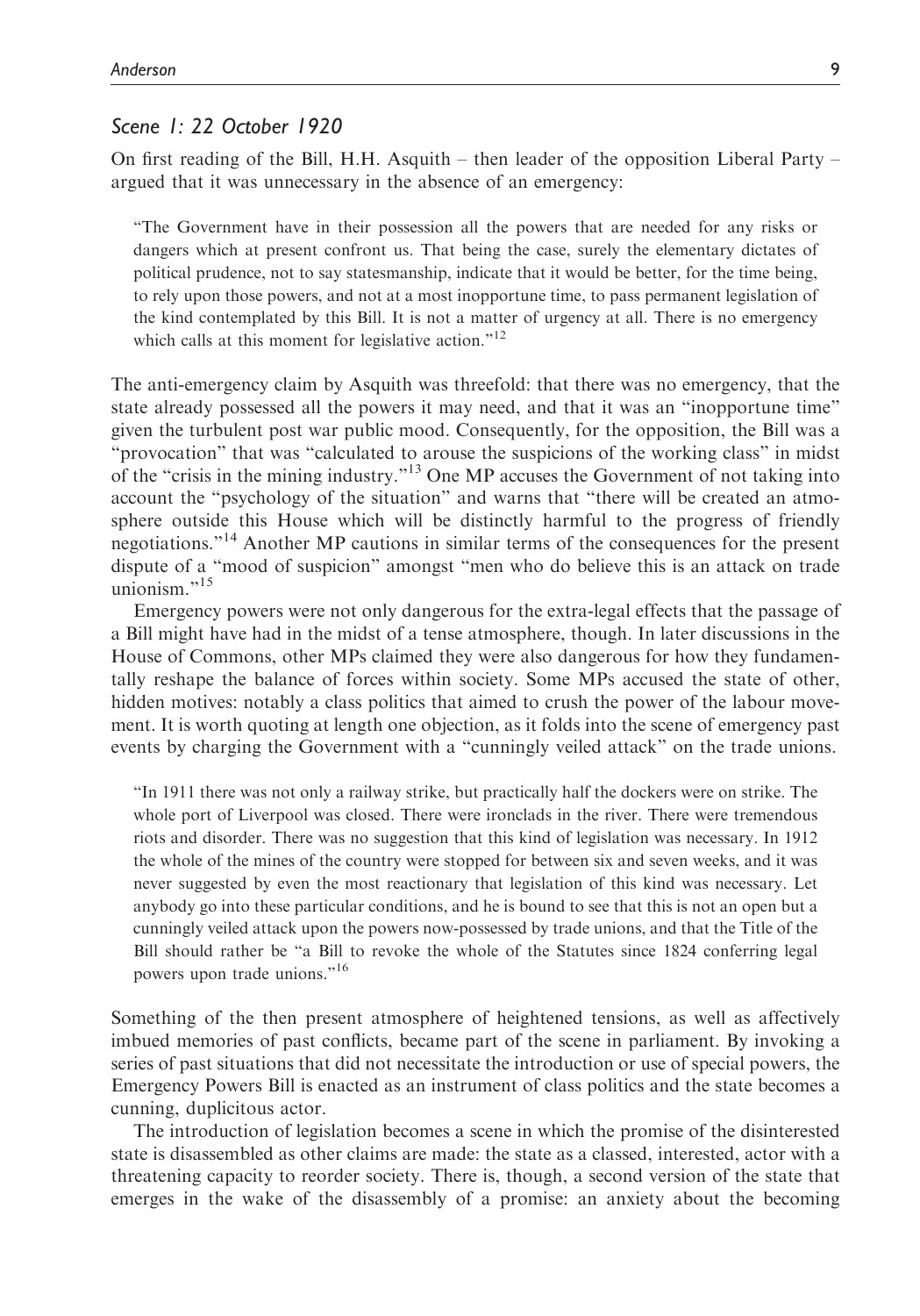authoritarian of the democratic state that is enacted through concerns about what the state is enabled to do by the Bill. Here we see an intensification of the concern with what Foucault (2008: 322) calls "the irrationality peculiar to excessive government" that he argues animates liberalism. Emergency Powers becomes the point, to paraphrase Foucault (2008: 320), where the state governs "too much" and the liberal democratic state becomes the monster that must be kept in check.We gain a sense that emergency legislation is itself a threat when the Bill moves to committee stage. Unusually, committee stage happened four days after the first reading of the Bill. Committee stage starts with an objection to the first words of Clause 1 of the Bill - "at any time" -, in part as a protest at what opposition MPs consider to be the compression of the time for deliberation. Mr Walter Smith argues that there is a mismatch between the seriousness of powers and the time given for "close examination and scrutiny":

"There has been no opportunity whatever for giving that close examination and scrutiny to this Measure which its importance warrants, and yet the Government propose to make it a permanent part of their legislation to be used whenever the Government of the day deems a state of emergency has arisen which justifies its provisions becoming operative. I venture to suggest that that is a very dangerous procedure. We may have a sudden election during a period of passing excitement, and a Government may be returned to power which might use the provisions of a Bill such as this very largely for political purposes against their opponents."<sup>17</sup>

For Smith, emergency powers require the time for practices of deliberation: "discussion of every detail and for the examination of every line and word."<sup>18</sup> What animates dissent is a concern by opposition MPs with the potential misuse of powers. Expressed by MPs as the Bill becomes an object of explicit concern is the threat of a different type of exceptional situation than that invoked by proponents of the Bill. The possible exception is the misuse of the Powers by a tyrannical, illiberal state.

#### Scene 2: 20 February 1964

The introduction of emergency powers in 1920 was an occasion for anti-emergency statements that disassembled a promise: the neutral state acting through necessity. Through those statements, the state was enacted as an actual threat – to the existing powers of the trade unions – and a potential threat – to the 'liberty of the subject' and democracy itself. Anxiety, mistrust and anger enveloped the introduction of emergency powers, perhaps resonating with then moods of a 'present situation' of industrial tensions and class based conflict (Keith and Hennessy, 1983).These concerns enacted the liberal suspicion about the state governing too much that Foucault (2008: 319) highlights, but assemble them with two distinct state imaginaries: the all-powerful despotic state and the interested, classed, state. For proponents in government, by contrast, emergency powers are not merely necessary but also prudent given the possibility of exceptional situations, specifically strikes, leading to revolution (see Jeffery and Hennessy (1983: 9) on the "underlying fear of revolution" within the state during that period). Emergency becomes an occasion where the question of the excessiveness of the state, its "necessity and usefulness", is played out and subject to deliberation (Foucault, 2008: 319).

The legislation was the basis for the twelve times a state of emergency was declared in the UK, all in relation to industrial disputes. In 1964, a small but significant change was made to the 1920 Emergency Powers Act. As well as making permanent the Defence (Armed Forces) Regulations of 1939 that allowed for the use the armed forces in temporary employment in agriculture or other work considered to be of "national importance", the then conservative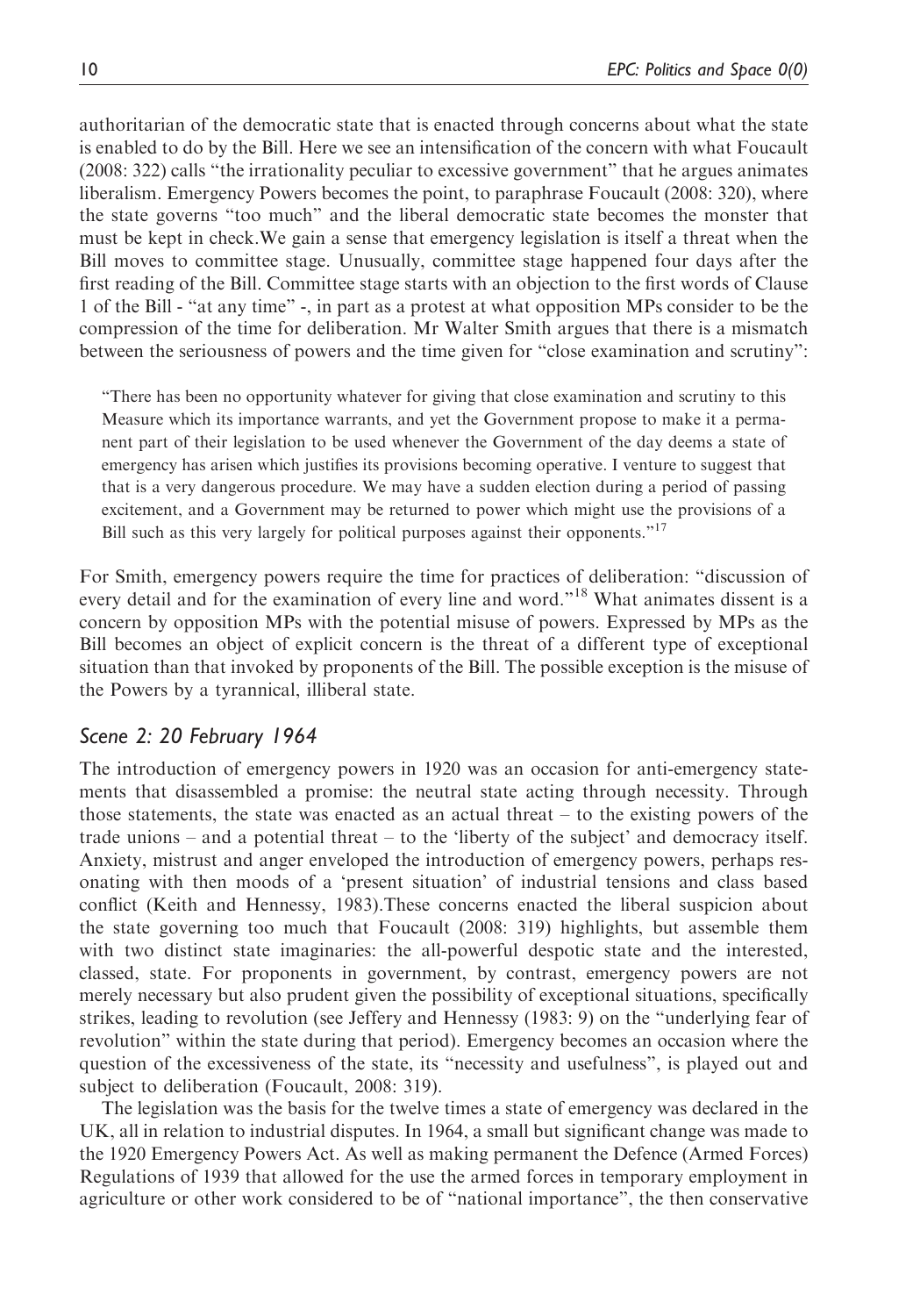government proposed a change should be made to the definition of emergency in the 1920 Act. As we have seen, the concern in the 1920 Act was with a specific causal agent – 'persons or body of persons' - and, although not stated as such in the Act, with one type of situation – strikes and industrial disputes. The 1964 Act amended this definition by replacing the phrase 'persons or body of persons' with the word 'events', so it reads:

"Her Majesty may by proclamation declare that a state of emergency exists if at any time it appears to Her that any action there have occurred, or are about to occur, events of such a nature and on so extensive a scale as to be calculated, by interfering with the supply and distribution of food, water, fuel or light, or with the means of locomotion, to deprive the community, or any substantial portion of the community, of the essentials of life"

(Emergency Powers Act (amended) 1964, emphasis added)

The amendment widened the scope of emergency powers to the open-ended 'events', irrespective of the type of event or the cause for the event.

In the second reading of the Bill on 20 February 1964 the Secretary of State for the Home Department, Henry Brooke, justified the expansion in the following terms, invoking a different event before which the providential state may be powerless: weather:

"It was during the prolonged bad weather of last winter that I first started to think about the limitations on our powers to take emergency action in a national emergency. Clause 1 amends the Emergency Powers Act, 1920. When that Act was passed the country was in the throes of readjusting itself to peace-time after the First World War. As many of us remember, it was a time of industrial unrest. That was the problem in view, and so the Act was directed at emergencies resulting from labour troubles. It was confined to them.

Its purpose was, and is, to enable the Government of the day to take measures to maintain supplies which are essential to the life of the community. But there is no obvious reason why the Government should be able to take these measures only when supply difficulties are threatened as a result of labour troubles. The threat may come from other causes; from what the insurance policies refer to as an act of God, or indeed from developments in other countries beyond our control.

If since 1920, all Governments have been granted special powers to secure essential supplies for the public in times of industrial emergency, it seems common sense to make similar provision for dealing with any type of emergency in the future which similarly threatens the essentials of life."<sup>19</sup>

Describing the Bill as a "wise exercise in foresight" and an "insurance policy,"<sup>20</sup> Brooke justified the extension to 'events' as necessary because of the spectre of possible future 'exceptional' events that threatened the always fragile providential state's capacity to respond. In this scene, the state confronted a different form of excess – events as such, rather than the actions of a trade union. Although a range of 'new' emergencies were invoked by proponents of the amendment, including mechanical breakdown of nuclear power stations and stoppage of essential supplies from abroad, it was 'weather' that stood in for events that threaten the state:

"I would like the House to know that after last winter the Government undertook a comprehensive review of all the arrangements everywhere for coping with bad weather. As a result of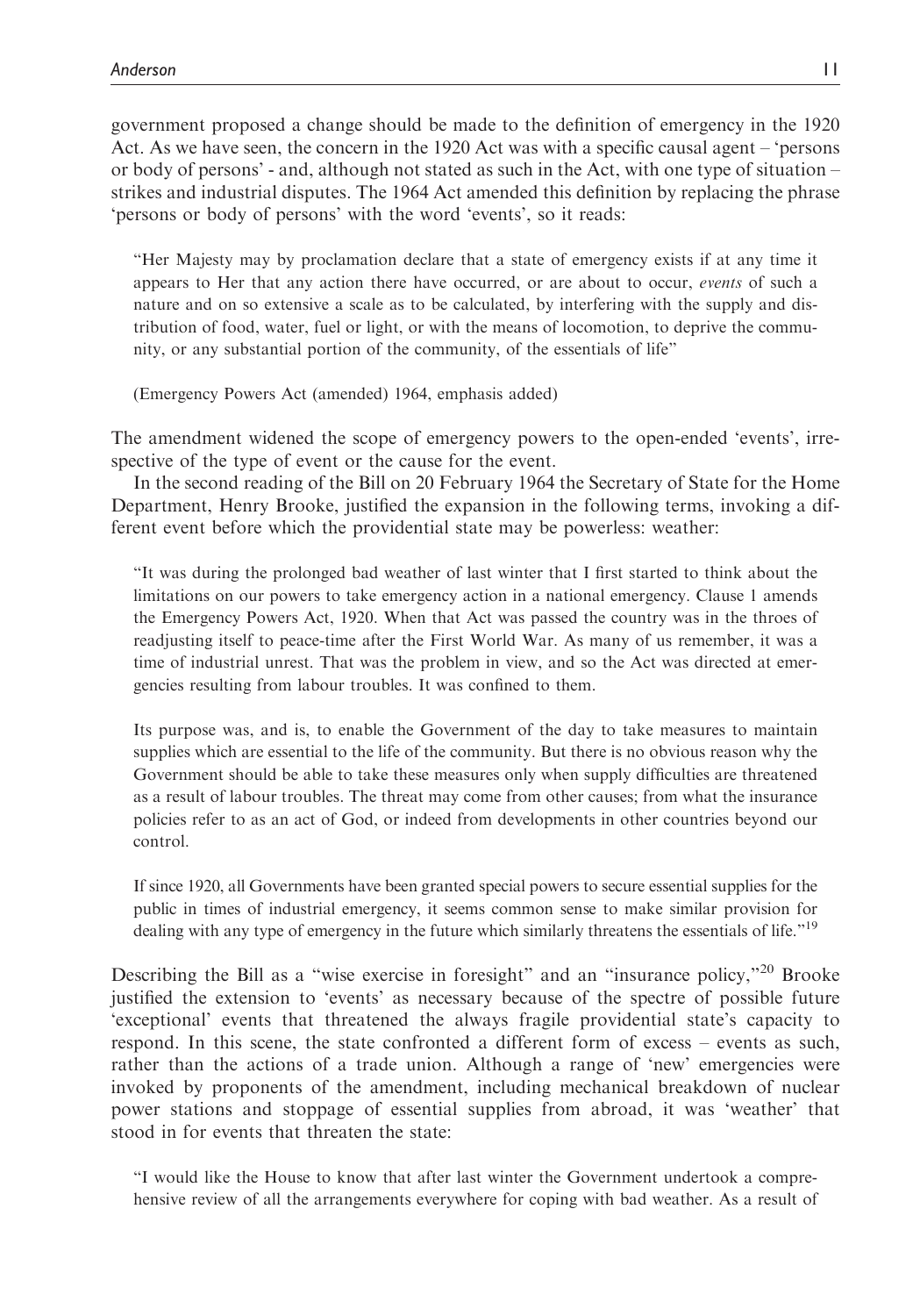that review, many steps have been taken—steps to improve equipment, to acquire additional emergency equipment, to coordinate plans at all levels, and to encourage preparations for bad winter conditions. But there is a limit to the money which it is sensible to authorise on emergency provisions which may never be used, and the best plans may be defeated in an emergency on a scale which out-soars anything ever previously contemplated.

The problem is to strike the right balance. With the action already taken and planned, we think that we have gone as far as we practically can by administrative means and forethought to take precautions against severe and prolonged snow and frost. But one must recognise that circumstances may arise so utterly exceptional that all precautions might be inadequate. That is why we think that emergency powers ought to be available as a last resort, not confined to industrial disputes only."<sup>21</sup>

The proposed change in legislation was legitimised around the invocation of a series of 'extreme' or 'abnormal' possibilities that exceeded government's capacity to plan, or what was referred to by Brooke as 'administrative means and forethought'. He invoked a twin problem for the providential emergency state: the possible future event that is 'exceptional' and 'unforeseen'. Whilst not quite equivalent, the two ways of registering occurrence and impact mean that rationalisations for the Bill are organised around a slight tweak to the version of emergency that that was embedded in the 1920 Emergency Powers Act - the event as a 'real exception'. As well as rarity and severity of impact, the shift to the generic 'events' intensifies the problem of the unforeseen. Unlike strikes, with their defined actors and precipitating conditions ('tensions'), 'events' may happen without warning. 'Acts of God' are so named precisely because of the problem of ascribing causality to them. They appear to come from nowhere. For this reason, Brooke described the Bill as "an insurance policy against contingencies—remote contingencies, perhaps, but real ones nevertheless."<sup>22</sup>

Parliament became, then, a scene of emergency: the excess of events (in the form of the 'exceptional' and 'unforeseen') was present as a problem for the state. What was enacted was the promise of the providential, prudent, state which may need extra powers. As in 1920, the introduction of the Bill was also a scene of contestation where the promise of the providential state was disassembled. The tyrannical state was not expressively present, but was there in the background to claims that the state already possessed the resources needed to govern emergencies. One MP challenges the home secretary to either "think of one example when it would have been desirable to make these regulations" at some point since 1920 or give a future example, even a "barely imaginable" example, of a "possible situation" that would require regulations to be made under the Act.<sup>23</sup> As he did so, he offered a different account of past events that render them undramatic - matters of "inconvenience" or "discomfort":

"I would test the position by asking the right hon. Gentleman to think of any situation relating to the happening of a natural cause, like the cold weather of last year, in the 44 years that have elapsed since the 1920 Act was passed when it would have been desirable or necessary to make regulations under this Bill had it been law. Consider the cold weather last year, which occasioned a great deal of discomfort and inconvenience. Is the right hon. Gentleman saying that there would have been regulations made to deal with that situation had the Bill been law? If so, what sort of regulations would have been made?"<sup>24</sup>

In comparison with the contestation which greeted the 1920 Act, the criticism of the amendment is focused on the past or future presence of events. As Soskice remarks, he does not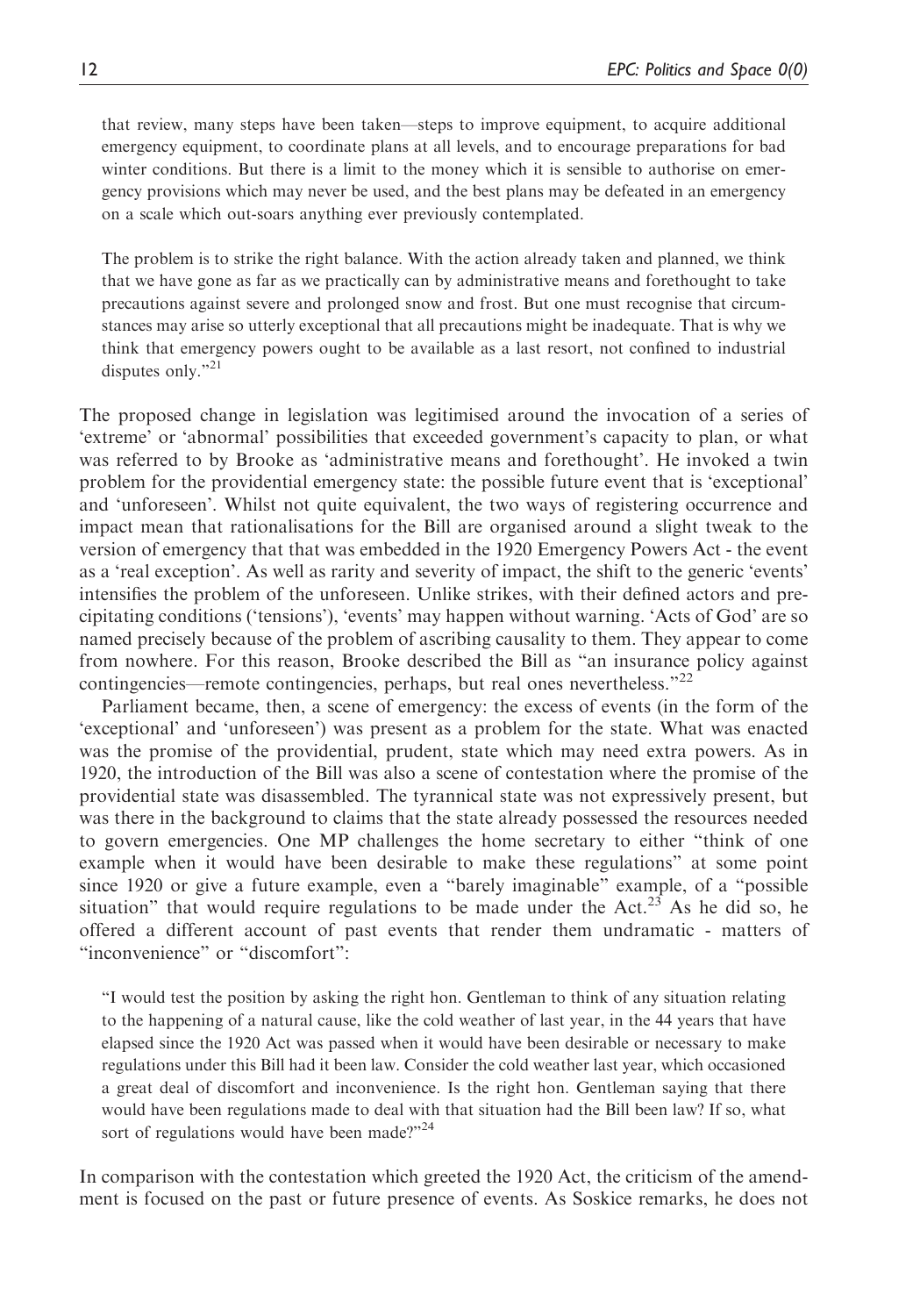have "any violent objection in principle to the Bill."<sup>25</sup> Indeed, he accepts the need for the state to be "be ready for emergencies", but considers the case for the amendment to rest on "wholly hypothetical contingencies which are unlikely to be translated into reality according to all the experience we have had."<sup>26</sup>

For other MPs, the legislation was necessary because unforeseen events might happen: excess reoccurs through emergency statements and the state is assembled as potentially unprepared as well as possessing a responsibility to be prepared. An MP supportive of the measure recalled an event as he supported the change in wording:

"I can look back upon disasters which were quite unexpected. I remember with vivid clarity the 1953 floods along the East Coast, which grievously affected my constituency, among others. Nobody imagined that there was any danger of flooding upon that scale at the time, and I am sure that if my right hon. Friend had introduced this legislation prior to those floods people would have said, "What a ridiculous thing to talk about. Such a thing could not happen." But it did.

Furthermore, in the complex industrial life in which we live today products are being manufactured which have never been manufactured here before, and new scientific techniques and devices are being adopted. It is, therefore, right to visualise the possibility of a quite unforeseen disaster occurring."<sup>27</sup>

The Act became, then, a prudent means of responding to the problem of the 'unexpected' or 'unforeseen' and the limits of the state's imagination. The Bill was one part of a wider shift involving the expansion of the problem of the 'unforeseen' to any event alongside an expanded sense of not only what threatens to disrupt, but also the contingencies that a 'prudent' or 'responsible' government should take 'reasonable steps' to prepare for. By 1964, the existence of emergency legislation has become taken for granted within parliament and contestation is a matter of disagreement about whether or not the state is sufficiently prepared: the "too little" of the state, which Foucault shows is the flipside of the concern with "too much" (Foucault, 2008: 322).

#### Scene 3: 1973

What is played out in the mid-1960s is not simply, then, the liberal concern with the excessiveness of the state. As in 1920, that concern meets an anxiety about the excessiveness of events and the credibility of the promise of response. The assembly and disassembly of the promise of the prepared state when faced with events reappears within the UK state at various times after 1964, although the Emergency Powers Act is not replaced until 2003– 2004 (on which see Anderson and Adey, 2012). What results are various scenes of emergency in which proposals to expand the scope of emergency powers are deliberated against a background of the 'changing circumstances' of events. One significant occasion is in 1973, the year of the last declaration of a state of emergency that I began the paper with. In the midst of ongoing industrial disrupts, global economic crises, and a changing economy, the Industrial Relations Policy Committee ask the newly formed Civil Contingencies Unit (CCU) to review the requirements for emergency powers. What surfaces in this scene – a scene constituted through letters, notes and a report – is a concern with the volatility of emergency powers. This is the state that risks governing "too much" (Foucault, 2008) and therefore cannot control the effects of its own actions. Here we find another iteration of the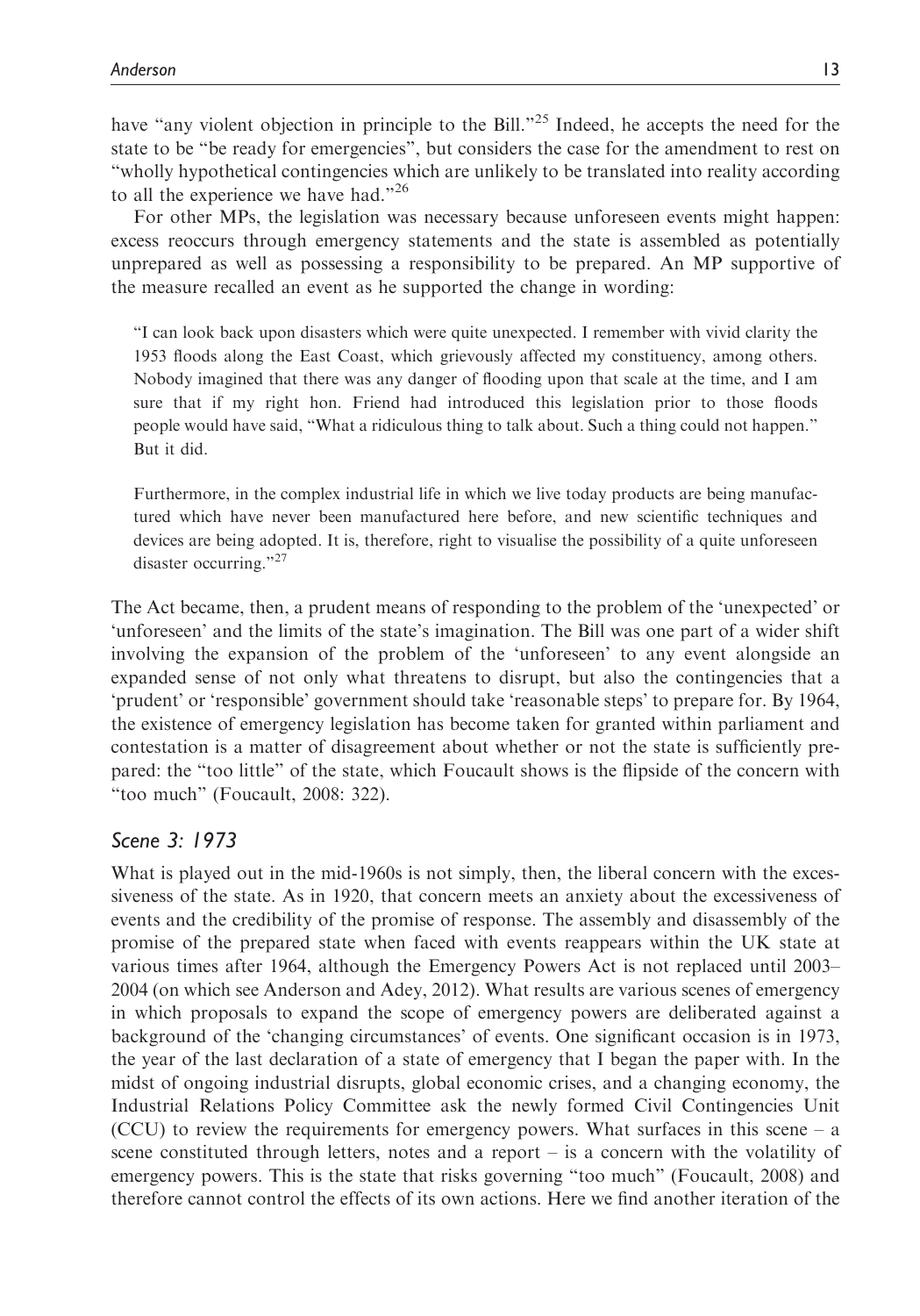concern with the excessiveness of the state – but it is channelled into speculation on the unpredictable effects of declarations and regulations.

Underpinning many of the submissions to the review was a need to avoid unduly "restrictive" definitions of the circumstances on which an emergency might be proclaimed. However, there was no unanimity within the state about the changing threat. The Department of Employment, for example, argued that "An impressionistic view of the risks of industrial action ahead is not, I suggest, a good starting point for considering whether amendments of the 1920 Act is necessary. $2^{28}$  Nor was there agreement about what should be protected by the providential state. One typical concern was whether the list of circumstances upon which a proclamation can be issued should be widened to include interference with communications or health services. In a 'note' from the Cabinet Office described by its author as "a first shot at defining this rather nebulous problem [of the requirements of emergency powers] and how it might be tackled" the complexities of expanding to 'telecommunications' were discussed:

"How widely or narrowly should they be defined? Are "communications" just "telecommunications" or, bearing in mind the importance which the Government attaches to public opinion, and the changing circumstances of the communications media, is there any case for taking emergency powers in this field, too? Are there other categories which should be included? Is it now desirable to take account of the effect of action against key computer installations? Are these sufficiently covered under the existing categories of services or should some additional provision be made?"<sup>29</sup>

The deliberation was around, then, the sufficiency of existing powers faced not only with changing events but with attempting to govern a changing society in which it was no longer clear what exactly counted as the 'essentials of life'. For example, expanding powers to telecommunications is rejected by the CCU in part based on a letter from The Ministry of Posts and Telecommunications, which reported no advantage in amendment because of the range of alternative measures enabled by other pieces of existing sector specific legislation. $30$ 

The promise is very similar to in 1964: the prepared, reasonable, state in a changing world of events and conditions that threaten the capacity to prepare. As well as this doubt about whether the state will protect life, what is disassembled in this scene is faith in the utility of emergency powers for the state. Partly, this is because departments place faith in existing, ordinary powers. But, it is also because changes in the organisation of economy reduce the effectiveness of emergency powers that depend, in different ways, on some degree of compulsion from a centre. For example, the Department of the Environment wrote "It is difficult to envisage the way the application of emergency powers could assist the health service, or communications or computer installations, because generally all these depend on expert staff who cannot be easily withdrawn from other sources."<sup>31</sup> Likewise, the Department of the Environment stressed the interrelated and complex nature of emergencies. Their letter is worth quoting at length:

"The Act is essentially defensive in character, presupposing that the Government can provide some alternative service. In the event it is clear that this is no longer the case in many instances, partly because services which can be hit by strikers are now more complex and partly because they are more interrelated so that a comparatively limited action can repercuss throughout a complete activity ... In the broader sense it seems unlikely that the current Act could be modified in a way to provide an effective instrument against a deliberate and sustained attempt to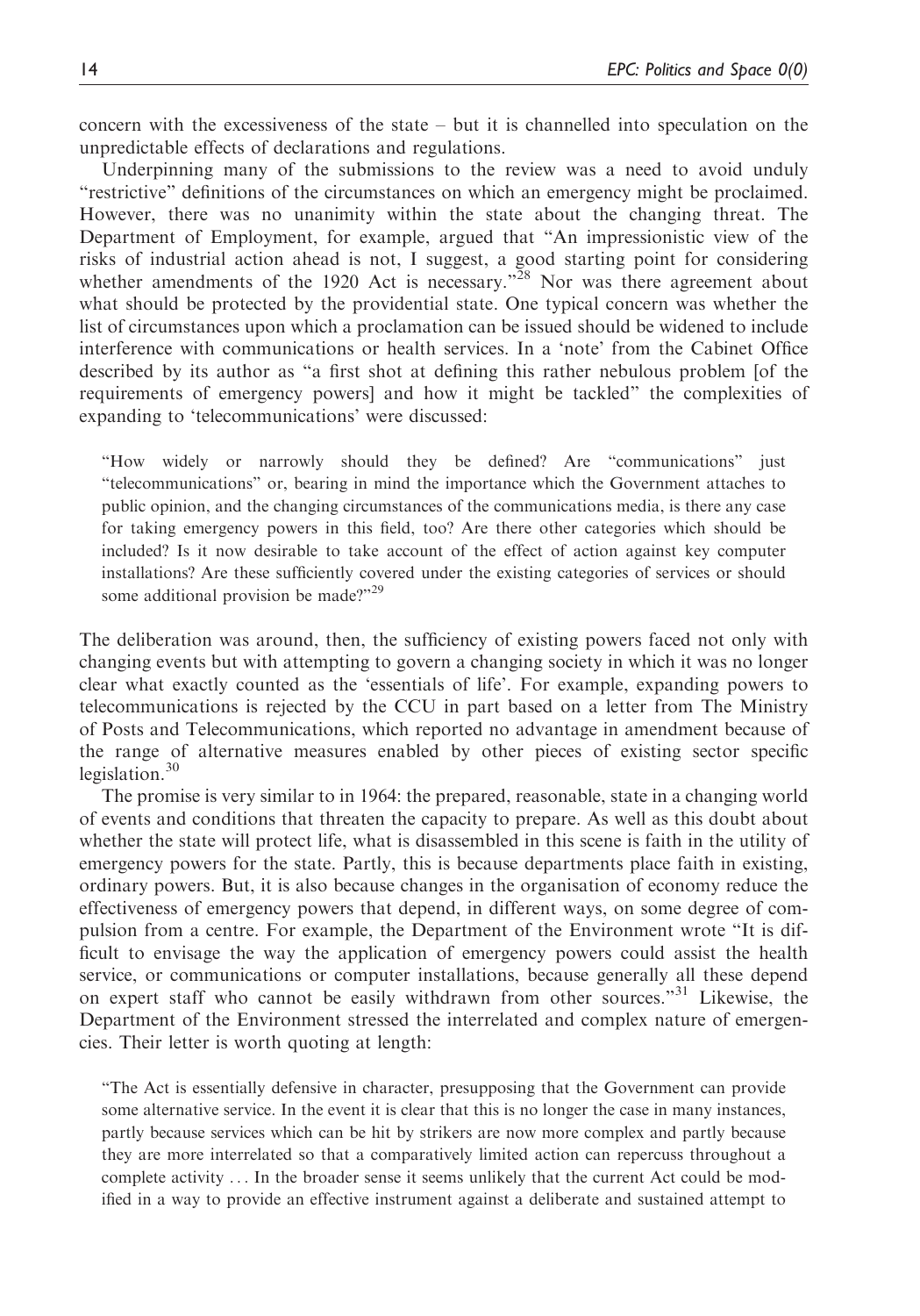cause widespread disruption to the life of the community or to the economy. Hence the Departmental view that it is best to leave well alone and not to seek extension of powers under the Act."<sup>32</sup>

Other departments similarly emphasised the limited contribution of emergency powers to governing the type of disruption that are strikes, and highlighted other ways of governing through the achievement of consent. The Welsh office wrote:

"Post-war history does suggest that emergency powers are only on particular and a small number of occasions necessary to contribute to the achievement of the Government's objectives, and the contribution is in a substantial part psychological. In all strikes, there has been a high level of 'makeshift' performances by other members of the industry or service concerned, by local authorities and by others. Indeed, the effects of most strikes seem to have been eased largely through a miscellany of makeshift arrangements and not by the specific use of emergency powers."<sup>33</sup>

There was also a trace of something else: that the occasion of the use of emergency powers was a scene of intensified vulnerability for the state. It is when the capacity to govern is directly placed in question and when other sources of authority emerge. Following a warning by the Department of Employment that prohibiting picketing at essential installations would lead to "deliberately contrived confrontations with the Law" in which the "resulting situations would be ugly," $34$  the MoD wrote:

"To the extent that these are useful weapons of crisis management we must be careful not to blunt their efficiency by attempting to resort to them in circumstances in which, as Douglas Smith [Department for Employment] has pointed out, the probable consequences would be a confrontation in which the will of the Government could not easily be enforced"<sup>35</sup>

The risk was not only that emergency powers are ineffective as pragmatic means of governing an increasingly interconnected economy, but that they may both intensify the event they are designed to end and, in doing so, reveal the fragility of the state.

#### Concluding comments: Disassembling the emergency state

We reach an impasse: emergency powers have been extended beyond strikes and are presented as necessary because of the potential weakness of the state faced with events but in 1973 doubts surround their efficacy and effects. What is questioned, in the year of the declaration that I began the paper with, is their utility as a means of governing events in an increasingly complex economy. Alongside this practical objection to their use, there is also a background sense within the state that the use of emergency powers has itself become a dangerous occasion of vulnerability. Partly, this is because they may prove to be inadequate when faced with events. More than this, though, there is a sense that emergency powers are unpredictable. Their use might lead to a loss of morale in the army, unwanted confrontations, and so on. What could in 1964 be likened by a government minister to 'insurance' with its connotations of prudence has become, by 1973 and in the midst of crisis, an unstable but still used power, unpredictable in its effects, always threatening to escalate events.

The paper has focused on how one part of the emergency state – the promise of neutral and effective response – is disassembled and reassembled. What we see across the scenes is concern with two types of excess – of the state and of events. In part, this enacts the liberal concern with whether the state governs "too much or too little", or what Foucault (2008: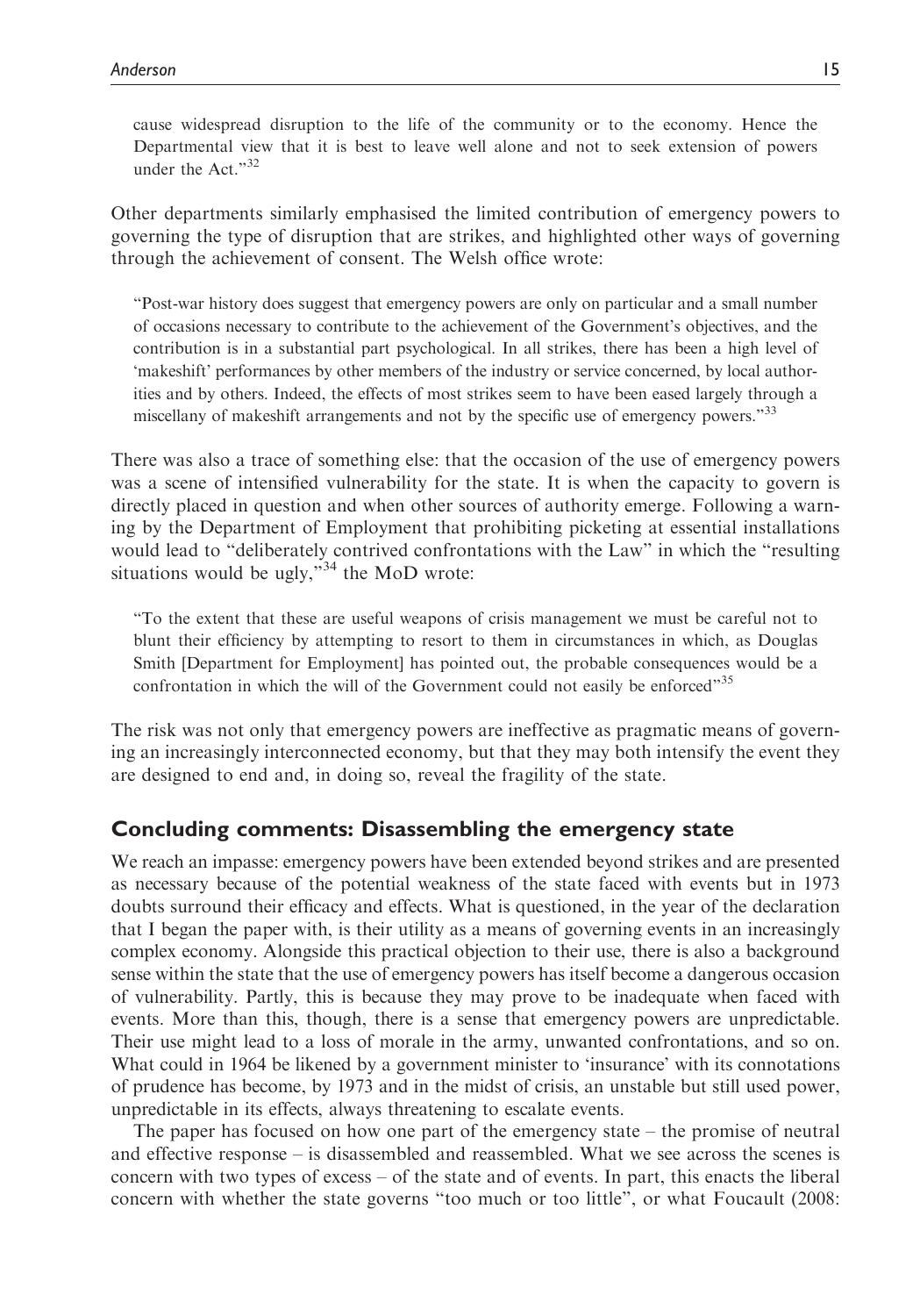322) calls the "irrationality peculiar to excessive government". Concern with the excessive emergency state is enacted through anticipatory claims about the authoritarian state, in particular, but also the ineffective state. However, the relation with emergencies is not reducible to the liberal suspicion of government – what is not critiqued is the necessity or possibility of responding to emergencies per se (to paraphrase Foucault, 2008: 319).To go back to Ophir (2007), the expectation that the providential state should have control of events is re-enacted in scenes in which the excess of events is made present and actionable. The state suspects it might not be governing enough, that it might not be able to meet events. Here, it is not only the state that is a "supplement" (Foucault, 2008: 319) to society, but emergencies that function as a dangerous "supplement" around which the promise of neutral and effective response exists on a threshold, being dis/re-assembled.

The paper has two wider implications in addition to the need for more detailed work on forms and practices of contestation around state of emergency legislation across different state formations, and through different state practices. First, the paper has stayed with 'scenes of emergency' in which the state relates to the excess that the term 'emergency' invokes and gestures towards. It is in and through 'scenes of emergency' that the state renders events governable whilst, at the same time, the state's capacity to act and control events is dis/reassembled. The scenes described in this paper – composed of future orientated practices of discussion and contestation surrounding emergency powers legislation – are but one type of scene. This opens up a research agenda on the different 'scenes of emergency' through which emergency states are (dis/re)assembled and the problem that the events or conditions that are governed as emergencies pose for the state. A scene of emergency is not every time an emergency is materially, imaginatively or performatively present. What defines a 'scene' is that some kind of excess is present that reveals or exposes the limits of the state's capacity to protect life through anticipation and response. How, then, are events made present through state practices of legislating, planning, exercising, responding, and so on? In what ways is that which is outside of the state's capacities reincorporated as emergency assemblages form, deform and reform? Second, in relation to emergent work on assembling the state, the paper has stayed with occasions in which some kind of state effect – here the promise of response – is being disassembled and reassembled. Recognising the intimacy of processes of dis and reassembly, pushes assemblage related work on the state to focus on occasions when 'state effects' are at a threshold. Where the term threshold names a spacetime of (more or less abrupt, more or less intense) transition in which new state effects  $may$ be beginning, and existing state effects *may* be ending. Thresholds are, then, occasions of indeterminacy in which what the state is and does is placed in question, whether momentarily or for the duration of an ongoing crisis. They will vary across different states and state practices and functions. In the scenes in this paper, what is dis and reassembled is the promise of a specific type of prepared state that can control events and acts with neutral benevolence to protect life. In different scenes of emergency, other elements that compose emergency assemblages may be dis and re-assembled: the plan or protocol that requires revision, equipment that does not work, as well as the immaterial promises and threats, ideals and fantasies, which animate and enable the state.

#### Acknowledgements

My thanks to Rachel Gordon for research assistance on the wider project on the emergency state, and to the referees whose careful and critical comments helped me refine the argument. Previous versions of parts of the paper were presented at the Department of Geography, Cambridge, at the Security Techniques and Emergencies workshop, Paris, and a Poltics-State-Space research event at Durham. My thanks to audiences for questions and discussion.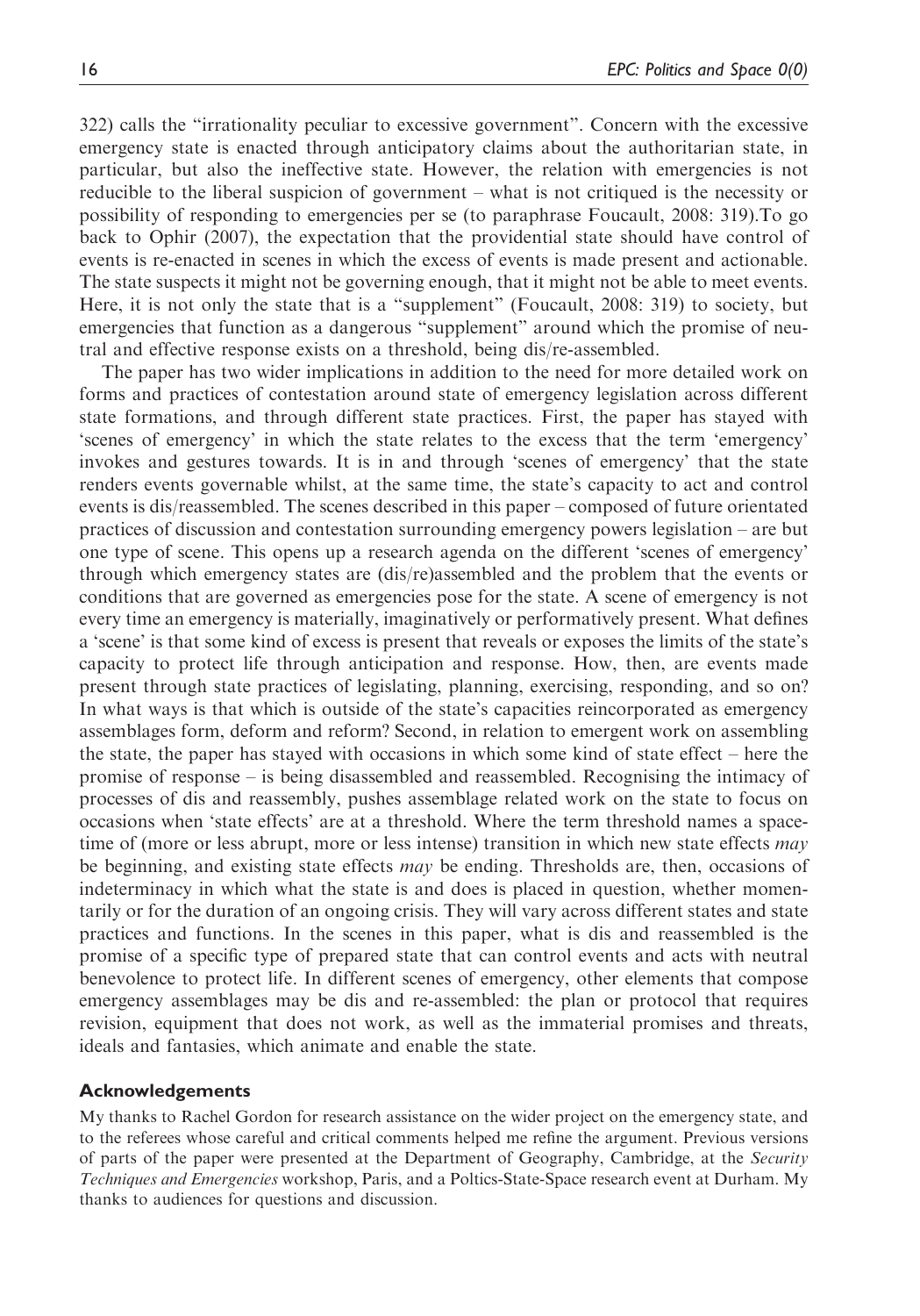#### Declaration of conflicting interests

The author(s) declared no potential conflicts of interest with respect to the research, authorship, and/or publication of this article.

#### Funding

The author(s) disclosed receipt of the following financial support for the research, authorship and/or publication of this article: Leverhulme Trust Philip Leverhulme Prize.

#### **Notes**

- 1. Robert Carr. House of Commons, 13 November 1973.
- 2. Robert Carr. House of Commons, 13 November 1973.
- 3. Lord Windlesham. House of Lords, 13 November 1973.
- 4. Eric Ogden. House of Commons, 15 November 1973.
- 5. Elystan Morgan. House of Commons, 15 November 1973.
- 6. Robert Carr. House of Commons, 15 November 1973.
- 7. I use the term dis and re assembly in this paper rather than the Deleuzian conceptual vocabulary of de/recoding and de/reterritorialization for two reasons, despite the similarities. First, assemblage primarily functions in this paper as an ethos that stays with the problematic of composition and change in seemingly stable phenomena. Second, I want to avoid some of the Deleuzian assumptions about subjects and worlds, in particular around flows and the body without organs, that the terms coding/territorialisation hold. In particular, 'the event' functions here in a way that isn't equivalent to the event in Deleuze. My emphasis is on how events change form and therefore shift between 'modes of eventfulness' through practices which establish proximity to excess.
- 8. By 'promise' I mean a future orientated commitment to give or do something (or refrain from doing something) that the state implicitly or explicitly makes (which frequently involves a claim about the potential the state has to do something). The promise is constitutive in that it brings that future into the present – say, the capacity to respond well in an emergency and secure life – and creates networks of obligation and expectation as people attach and invest in it. Any state's legitimacy is constituted, in part, by a cluster of promises; with promises varying in content across different state formations.
- 9. Neal's (2019) work is important here in challenging the frequent claim that security politics more broadly is a politics of exception and analysing parliament as a space of politisation. What his work shows to a range of forms of politisation – including by volume of scrutiny by active parliamentarians, as well as the more frequently discussed polarisation, controversy and contestation (see also Neal, 2018).
- 10. The wider project focuses on the 'becoming-event' of emergencies across practices of legislating, planning, exercising, responding, and inquiring. As well as the archive research detailed below, it involved research on contemporary emergency governance, including observation of exercises, interviews with emergency planners, attendance at inquiries as well as documentary analysis of testimony at past inquiry, and documentary analysis of emergency planning documents.
- 11. Archives at the UK's Emergency Planning college were also consulted, but that material is not used in this paper. For the National Archive material, I retain the location identifier. The archive material was photographed and copies stored in a database organised by government department (and then chronologically within government department). The parliamentary material was also stored in a database and organised around key pieces of emergency legislation. Analysis was through the composition of timelines of changes, followed by reading and rereading of specific statements.
- 12. Herbert Henry Asquith, Bill presented Emergency Powers Bill, 22nd October 1920.
- 13. William Adamson, Bill presented Emergency Powers Bill, 22nd October 1920.
- 14. Donald Maclean, Bill presented Emergency Powers Bill, 22nd October 1920.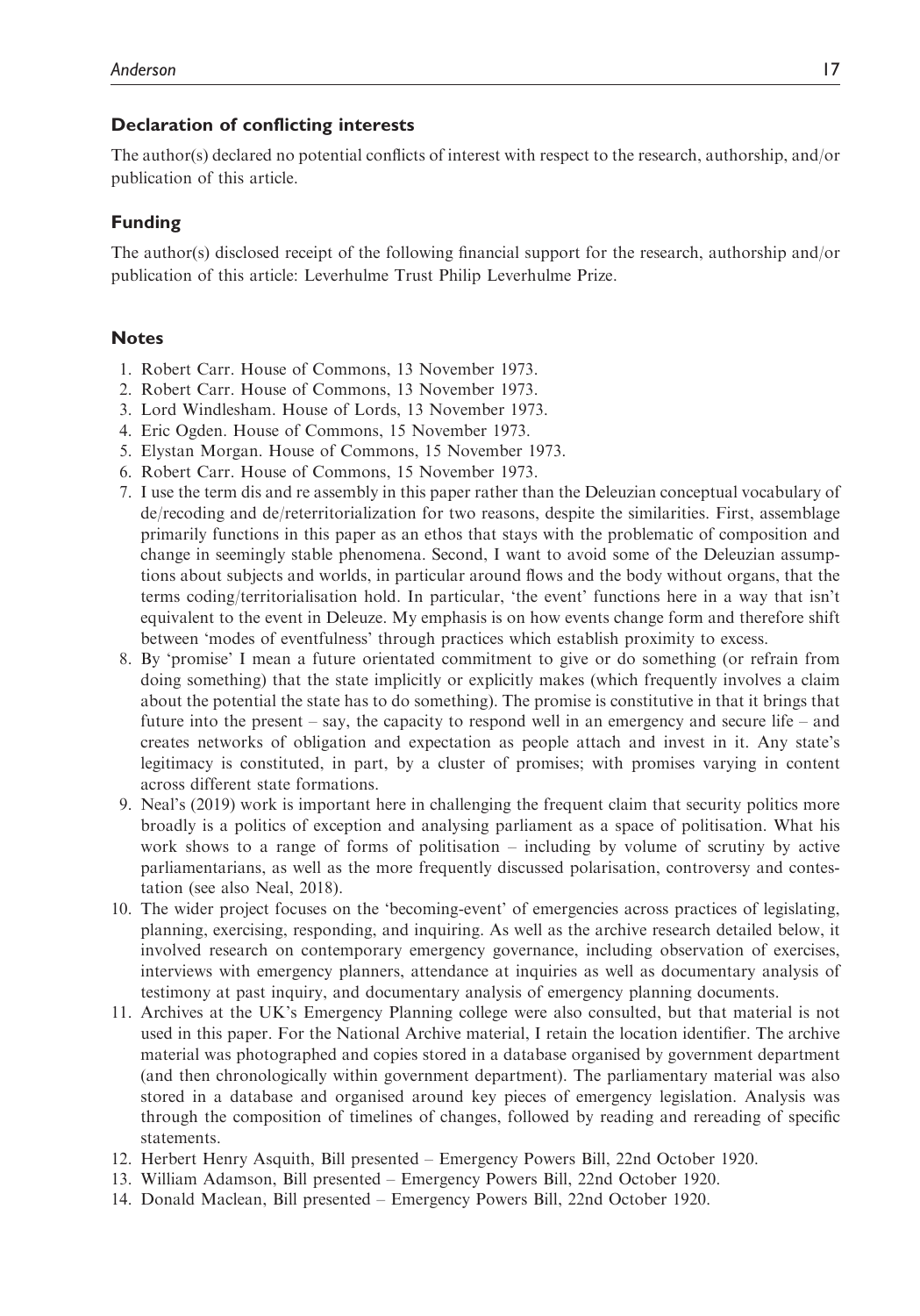- 15. John Clynes, Bill presented Emergency Powers Bill, 22nd October 1920.
- 16. Arthur Walsh, Emergency Powers Bill Clause 1 (Issue of proclamations of emergency), 26 October 1920.
- 17. Walter Smith, Emergency Powers Bill Clause 1 (Issue of proclamations of emergency), Commons Sitting, 26 October 1920.
- 18. Walter Smith, Emergency Powers Bill Clause 1 (Issue of proclamations of emergency), Commons Sitting, 26 October 1920.
- 19. Henry Brooke. Second reading of the Bill, 20th February 1964.
- 20. Henry Brooke. Second reading of the Bill, 20th February 1964.
- 21. Henry Brooke. Second reading of the Bill, 20th February 1964.
- 22. Henry Brooke. Second reading of the Bill, 20th February 1964.
- 23. Frank Soskice. Second reading of the Bill, 20th February 1964.
- 24. Frank Soskice. Second reading of the Bill, 20th February 1964.
- 25. Frank Soskice, Second reading of the Bill, 20th February 1964.
- 26. Frank Soskice, Second reading of the Bill, 20th February 1964.
- 27. Stephen McAdden, Second reading of the Bill, 20th February 1964.
- 28. Department of Employment, Letter 6th August 1973 (folder CAB165-983, file 1789).
- 29. Cabinet Office on behalf of CCU, Letter 16th July 1973 (folder CAB 165–982, file 2355).
- 30. Ministry of Posts and Telecommunications, Letter 9th August 1973 (CAB 165–983, file 1781).
- 31. Department of the Environment, Letter 10th August 1973 (CAB 165–983).
- 32. Department of the Environment, Letter 10th august 1973 (CAB165-983).
- 33. Welsh Office, letter 10th August 1973 (CAB165-983, photo 1774).
- 34. Department of Education, letter 6th August 1973 (CAB165-983).
- 35. Ministry of Defence, letter 10th August 1973 (CAB165-983).

#### **References**

Adey P (2016) Emergency mobilities. *Mobilities* 11(1): 32–34.

Agamben G (2003) State of Exception. Chicago: Chicago University Press.

- Amin A (2013) Surviving the turbulent future *Environment and Planning D: Society and Space* 31: 140–156.
- Anderson B (2015) Governing emergencies: The politics of delay and the logic of response Transactions of the Institute of British Geographers 41: 14–26.
- Anderson B and Adey P (2012) Governing events and life: 'Emergency' in UK civil contingencies. Political Geography 31: 24–33.
- Berlant L (2011) Cruel Optimism. Durham: Duke University Press.
- Bonilla Y (2020) The coloniality of disaster: Race, empire, and the temporal logics of emergency in Puerto Rico, USA. Political Geography 78: 102181.
- Coleman M and Stuesse A (2016) The disappearing state and the quasi-event of immigration control. Antipode 48(3): 524–543.
- DeLanda M (2016) Assemblage Theory. Edinburgh: University of Edinburgh Press.
- Desbians C, Mountz A and Walton-Roberts M (2004) Introduction: Reconceptualising the state from the margins of political geography. Political Geography 23(3): 241–243.
- Dewsbury J-D (2011) The Deleuze-Guattarian assemblage: Plastic habits *Area* 43(2): 148–153.
- Dittmer J (2017) Diplomatic Material: Affect, Assemblage, and Foreign Policy. Durham and London: Duke University Press.
- Duffield M (2007) Development, Security and Unending War: Governing the World of Peoples. London: Polity Press.
- Emergency Powers Act 1920 (1920) Chapter 55. Available at: [https://www.legislation.gov.uk/ukpga/](https://www.legislation.gov.uk/ukpga/Geo5/10-11/55/enacted) [Geo5/10-11/55/enacted](https://www.legislation.gov.uk/ukpga/Geo5/10-11/55/enacted)
- Emergency Powers Act 1964 (1964) Chapter 38. Available at: [https://www.legislation.gov.uk/ukpga/](https://www.legislation.gov.uk/ukpga/1964/38) [1964/38](https://www.legislation.gov.uk/ukpga/1964/38)